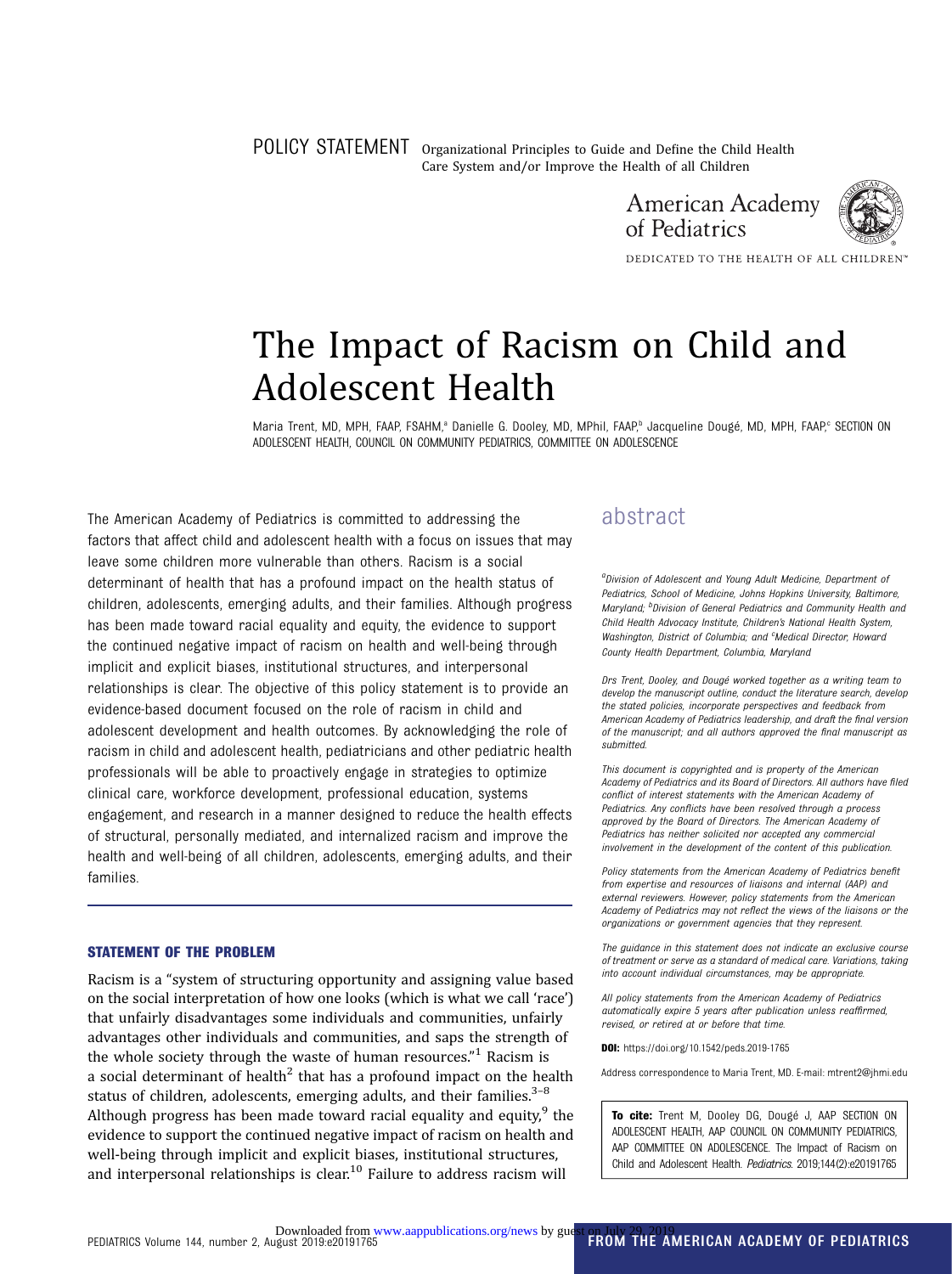continue to undermine health equity for all children, adolescents, emerging adults, and their families.

The social environment in which children are raised shapes child and adolescent development, and pediatricians are poised to prevent and respond to environmental circumstances that undermine child health. Pediatrics as a field has yet to systematically address the influence of racism on child health outcomes and to prepare pediatricians to identify, manage, mitigate, or prevent risks and harms. Recognizing that racism has significant adverse effects on the individual who receives, commits, and observes racism, $^{11,12}$ substantial investments in dismantling structural racism are required to facilitate the societal shifts necessary for optimal development of children in the United States. The American Academy of Pediatrics (AAP) is committed to reducing the ongoing costs and burden of racism to children, the health care system, and society.<sup>[13,14](#page-7-0)</sup>

Today's children, adolescents, and emerging adults are increasingly diverse. Strategies to address health and developmental issues across the pediatric life span that incorporate ethnicity, culture, and circumstance are critical to achieving a reduction in health disparities. Accordingly, pediatrics should be at the forefront of addressing racism as a core social determinant. The inclusion of racism is in alignment with the health equity pillar of the AAP strategic plan.[15](#page-7-0) In a series of workshops in 2016 during national meetings of pediatricians, 3 strategic actions were identified: (1) development of a task force within the AAP to address racism and other forms of discrimination that impact the health status and outcomes of minority youth, (2) development of a policy statement on racism, and (3) integration of evidence-based anticipatory guidance about racism into Bright Futures. [16](#page-7-0)

The objective of this policy statement is to provide an evidence-based document focused on the role of racism in child and adolescent development and health outcomes. This policy statement will allow pediatricians to implement recommendations in practice that will better address the factors that make some children more vulnerable than others.[13](#page-7-0) The statement also builds on existing AAP policy recommendations associated with other social determinants of health, such as poverty, housing insecurity, child health equity, immigration status, and early childhood adversity.<sup>[9,17](#page-7-0)-[19](#page-8-0)</sup>

#### RACISM AS A CORE DETERMINANT OF CHILD HEALTH

Racism is a core social determinant of health that is a driver of health inequities.[20](#page-8-0)–[22](#page-8-0) The World Health Organization defines social determinants of health as "the conditions in which people are born, grow, live, work, and age." These determinants are influenced by economic, political, and social factors linked to health inequities (avoidable inequalities in health between groups of people within populations and between countries). These health inequities are not the result of individual behavior choices or genetic predisposition but are caused by economic, political, and social conditions, including racism[.23](#page-8-0)

The impact of racism has been linked to birth disparities and mental health problems in children and  $\alpha$  adolescents.<sup>6[,24](#page-8-0)–[30](#page-8-0)</sup> The biological mechanism that emerges from chronic stress leads to increased and prolonged levels of exposure to stress hormones and oxidative stress at the cellular level. Prolonged exposure to stress hormones, such as cortisol, leads to inflammatory reactions that predispose individuals to chronic disease. $31$  As an example, racial disparities in the infant mortality rate remain, $32$  and the complications

of low birth weight have been associated with perceived racial discrimination and maternal stress[.25,33](#page-8-0),[34](#page-8-0)

Investments in policies to address social determinants of health, such as poverty, have yielded improvements in the health of children. The Food Stamp Program, a War on Poverty initiative first developed in the 1930s during the Great Depression and later revived in the 1960s, is linked to improvements in birth outcomes.[35](#page-8-0) Efforts in education, housing, and child health insurance have also led to improved health outcomes for issues such as lead poisoning, injuries, asthma, cancer, neurotoxicity, cardiovascular disease, and mental health problems.<sup>[20](#page-8-0),[36,37](#page-8-0)</sup> Expansion of child health insurance has improved health care access for children, with significant gains for African American and Hispanic children in terms of access to well-child, doctor, and dental visits.<sup>[38](#page-8-0)</sup> Despite these improvements, it is important to recognize that children raised in African American, Hispanic, and American Indian populations continue to face higher risks of parental unemployment and to reside in families with significantly lower household net wealth relative to white children in the United States, posing barriers to equal opportunities and services that optimize health and vocational outcomes.[39](#page-8-0)–[45](#page-8-0)

Juvenile justice involvement is also a critical social determinant of health. Because racial inequity continues to shape the juvenile justice system, this area is a modern example of race being an important determinant of short- and long-term outcomes. The AAP published a statement in 2011<sup>46</sup> focusing on key health issues of justice-involved youth, which was recently revised to include an indepth discussion on racial and ethnic inequalities for this population. $47$ Although the overall rates of youth incarceration have decreased, African American, Hispanic, and American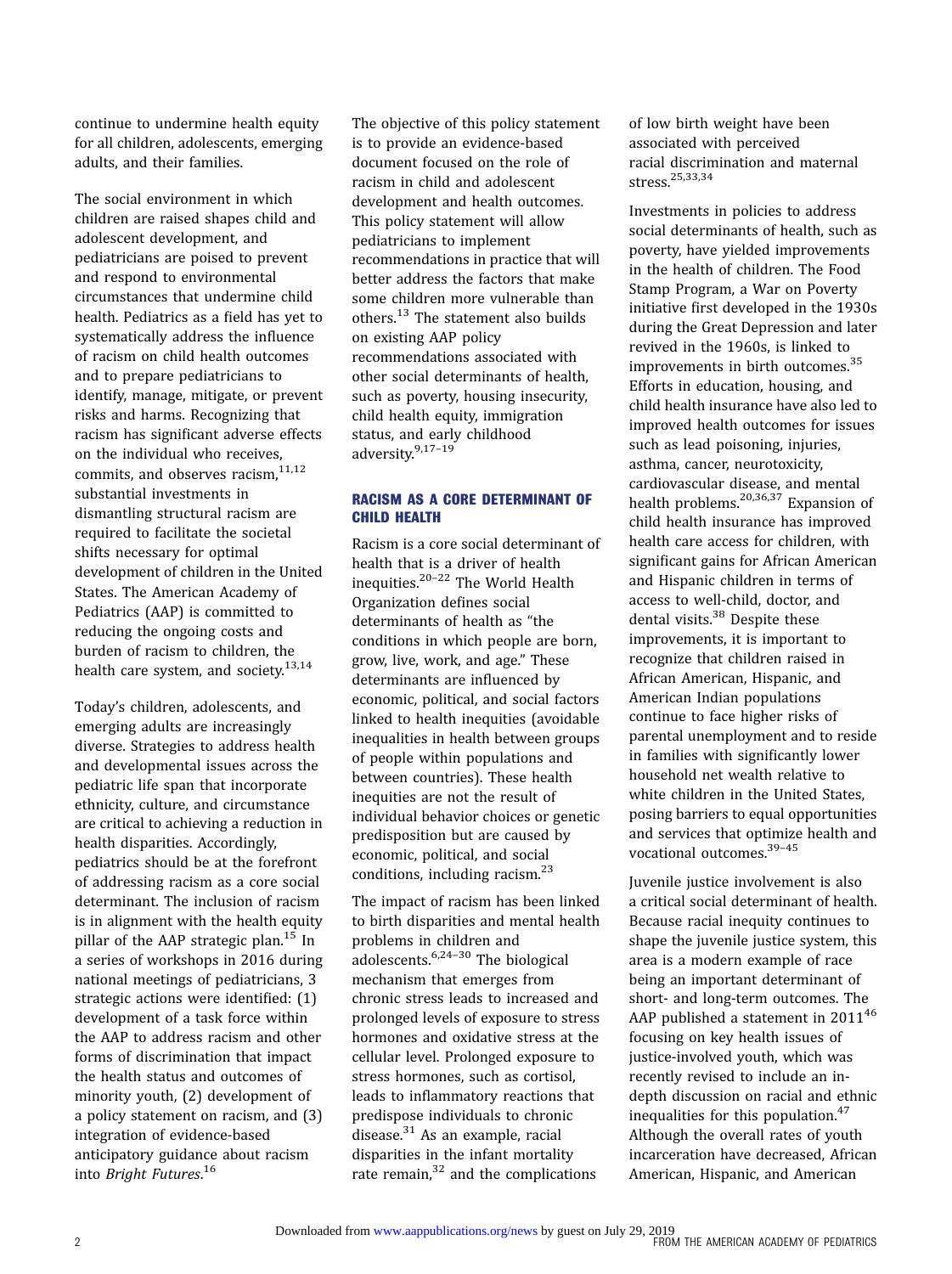Indian youth continue to be disproportionately represented.<sup>[48](#page-8-0)</sup> While incarcerated, youth experience additional adverse experiences, such as solitary confinement and abuse, that have the potential to undermine socioemotional development and general developmental outcomes[.49](#page-9-0)–[51](#page-9-0) Differential treatment of youth offenders on the basis of race shapes an individual's participation and ultimate function in society. This type of modern racism must be recognized and addressed if the United States seeks to attain health equity. $52$ 

#### THE DEVELOPMENT OF RACE AS A CONSTRUCT

Race as a social construct is rooted in history and remains a mechanism through which social class has been controlled over time. Flawed science was used to solidify the permanence of race, reinforce the notions of racial superiority, and justify differential treatment on the basis of phenotypic differences as people from different parts of the world came in contact with each other.<sup>[53](#page-9-0)</sup> Race emerged as a social classification used to assign dominance of some social classes over others.<sup>[53](#page-9-0)</sup> Scientific, anthropologic, and historical inquiry further solidified race as a social construct.[54](#page-9-0) Modern science, however, has demonstrated that there is only 1 biological race and that the clines (phenotypic differences in skin and eye color, hair texture, and bone structure) at the core of early anthropologic research were insufficient to establish different races among human beings. Dr Francis Collins, former director of the National Human Genome Project and presently the director of the National Institutes of Health, has affirmed that humans are 99.9% the same at the level of their genome.<sup>[55](#page-9-0)</sup> Despite this, efforts to collect, organize, and categorize individuals on the basis of the plausibility of the 0.01% human variation remain a force of scientific

discovery, innovation, and medicalpharmaceutical collaborations.[56](#page-9-0) Rather than focusing on preventing the social conditions that have led to racial disparities, science and society continue to focus on the disparate outcomes that have resulted from them, often reinforcing the posited biological underpinnings of flawed racial categories.<sup>[57](#page-9-0)</sup> Although race used in these ways has been institutionalized, linked to health status, and impeded our ability to improve health and eliminate health disparities,  $58,59$  $58,59$  $58,59$  it remains a powerful measure that must be better measured, carefully used, and potentially replaced to mark progress in pediatric health disparities  $research.<sup>60,61</sup>$  $research.<sup>60,61</sup>$  $research.<sup>60,61</sup>$  $research.<sup>60,61</sup>$  $research.<sup>60,61</sup>$ 

As such, it is important to examine the historical underpinnings of race used as a tool for subjugation. American racism was transported through European colonization. It began with the subjugation, displacement, and genocide of American Indian populations and was subsequently bolstered by the importation of African slaves to frame the economy of the United States. Although institutions such as slavery were abolished more than a century ago, discriminatory policies, such as Jim Crow laws, were developed to legalize subjugation. As the United States expanded west in North America and into Alaska and the Pacific Islands, the diversity of populations encompassing the United States also expanded. Native Hawaiian and Pacific Islander, Alaskan native, Asian American, and Latino American populations have experienced oppression and similar exclusions from society.<sup>[62](#page-9-0)-[65](#page-9-0)</sup> Although some racial and/or ethnic groups have received reparations<sup>[66](#page-9-0)</sup> and fared better than others over time, remnants of these policies remain in place today and continue to oppress the advancement of people from historically aggrieved groups.[67](#page-9-0)–[72](#page-9-0)

Through these underpinnings, racism became a socially transmitted disease passed down through generations, leading to the inequities observed in our population today. Although the endemic nature of racism has powerful impacts on perceived and actual health outcomes, it is also important to note that other forms of discrimination (eg, sex, religion, sexual orientation, immigrant status, and disability status) are actively at play and have created a syndemic with the potential to undermine child and family health further. It is important to address racism's impact on the health and well-being of children, adolescents, and emerging adults to avoid perpetuating a health system that does not meet the needs of all patients.<sup>[52](#page-9-0)</sup> Pediatricians are uniquely positioned to both prevent and mitigate the consequences of racism as a key and trusted source of support for pediatric patients and their families.

#### CHILDHOOD EXPERIENCES OF RACISM

Children can distinguish the phenotypic differences associated with race during infancy<sup>73-[75](#page-9-0)</sup>; therefore, effective management of difference as normative is important in a diverse society. To identify, address, and manage the impacts of racism on child health, it is critical that pediatricians understand 3 key levels through which racism operates: (1) institutional, (2) personally mediated, and (3) internalized. The experience of race is also impacted by other identities that people have related to ethnicity, sex, religious affiliation, immigrant status, family composition, sexuality, disability, and others that must be navigated alongside race. Much of the discussion to date related to the historical underpinnings of race deals with institutionalized (or structural) racism, expressed through patterns of social institutions (eg, governmental organizations, schools, banks, and courts of law) that implicitly or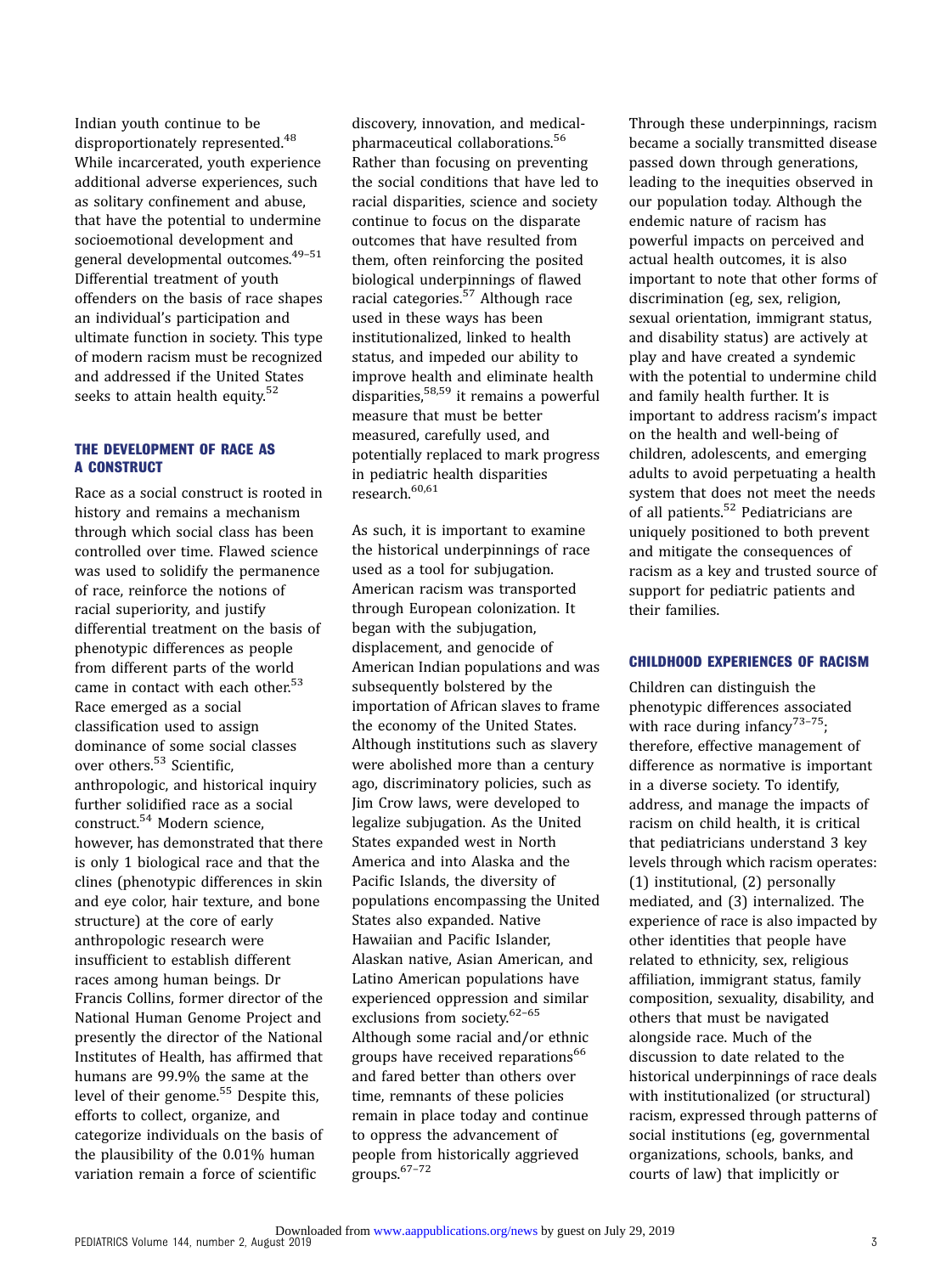explicitly discriminate against individuals from historically marginalized groups.<sup>[22](#page-8-0)[,52,76](#page-9-0),[77](#page-9-0)</sup> Children experience the outputs of structural racism through place (where they live), education (where they learn), economic means (what they have), and legal means (how their rights are executed). Research has identified the role of implicit and explicit personally mediated racism (racism characterized by assumptions about the abilities, motives, or intents of others on the basis of race) $^{78}$  $^{78}$  $^{78}$  as a factor affecting health care delivery and general health outcomes.[79](#page-9-0)–[86](#page-10-0) The impacts of structural and personally mediated racism may result in internalized racism (internalizing racial stereotypes about one's racial group). A positive racial identity mediates experiences of discrimination and generates optimal youth development outcomes.[12](#page-7-0),[87,88](#page-10-0) The importance of a prosocial identity is critical during adolescence, when young people must navigate the impacts of social status and awareness of personally mediated discrimination based on race.[89](#page-10-0)–[91](#page-10-0)

Although children and adolescents who are the targets of racism experience the most significant impact, bystanders are also adversely affected by racism. As an example, young adults who were bystanders to racism and other forms of victimization as youth experience profound physiologic and psychological effects when asked to recall the memory of a past anchoring event as a victim or bystander that are comparable to those experienced by first responders after a major disaster. Three core features that characterized the abusive event(s) were as follows: (1) an individual gets hurt psychologically or physically, (2) a power differential exists (eg, age, size and/or stature, or status) versus the target individual resulting in domination and erosion of the target's self-esteem, and (3) the abuse

is repetitive, causing stress levels to increase because of anticipation of future events.<sup>11</sup> Internalized negative stereotypes related to race can unconsciously erode self-perception and capacity and may later play out in the form of stereotype threat or the fear of confirming a negative stereotype of one's race.<sup>[91](#page-10-0)</sup> Stereotype threats can undermine academic and vocational attainment, key developmental milestones for the victim. Underachievement then reinforces the stereotype held by both the perpetrator and victim, further enhancing the vulnerability of the victim and the bystander to repeated acts of overt or covert victimization. These observations suggest that universal interventions to eliminate racism (experienced as a victim or bystander) from the lives of children and to engage in active societal antiracism bystander behavioral intervention may optimize well-being for all children and the adults who care for them. For individual intervention to occur, however, bystanders must identify critical situations, view them as an emergency, develop a sense of personal responsibility, have selfefficacy to succeed with the intervention, perceive the costs of nonintervention as high, and consciously decide to help.<sup>[11,](#page-7-0)[92](#page-10-0)</sup> Research has demonstrated that racism has an effect on health across racial groups in communities reporting high levels of racism<sup>[93](#page-10-0)</sup> but that racially diverse environments, such as schools, can benefit all youth by improving cognitive skills such as critical thinking and problem-solving.<sup>[94](#page-10-0)</sup>

#### RACISM AT THE INTERSECTION OF EDUCATION AND CHILD AND ADOLESCENT HEALTH

Educational and vocational attainment are key developmental outcomes that pediatricians monitor to assess for successful growth and development. After accounting for

sleep and time spent at home, children spend a significant portion of their time in educational settings.<sup>95-[97](#page-10-0)</sup> Educational achievement is an important predictor of long-term health and economic outcomes for children. Adults with a college degree live longer and have lower rates of chronic disease than those who did not graduate from college.<sup>98</sup> It is critical for pediatricians to recognize the institutional, personally mediated, and internalized levels of racism that occur in the educational setting because education is a critical social determinant of health for children.<sup>[99](#page-10-0)</sup>

Disparities in educational access and attainment, along with racism experienced in the educational setting, affect the trajectory of academic achievement for children and adolescents and ultimately impact health. Chronic absenteeism, defined as missing  $\geq$ 10% of school days in an academic year, is a strong predictor of educational achievement. Chronic absenteeism disproportionately affects children of color, children living in poverty, children with disabilities, and children with chronic diseases.<sup>100</sup> In high school, 21.2% of Hispanic, 23.4% of African American, and 27.5% of American Indian children were chronically absent in 2013–2014 compared with 17.3% of white children.[101](#page-10-0) Immigration enforcement and the fear of apprehension by authorities can negatively affect school attendance for Hispanic and black immigrants, thereby perpetuating inequalities in  $\arctan$ <sub>[102](#page-10-0)</sub> According to the National Center for Education Statistics, the graduation rate for white students nationally in 2015–2016 was 88% compared with 76% for African American students, 72% for American Indian students, and 79% for Hispanic students.<sup>[103](#page-10-0)</sup> Disparities in chronic absenteeism and high school graduation rates prevent children from realizing the full benefits of educational attainment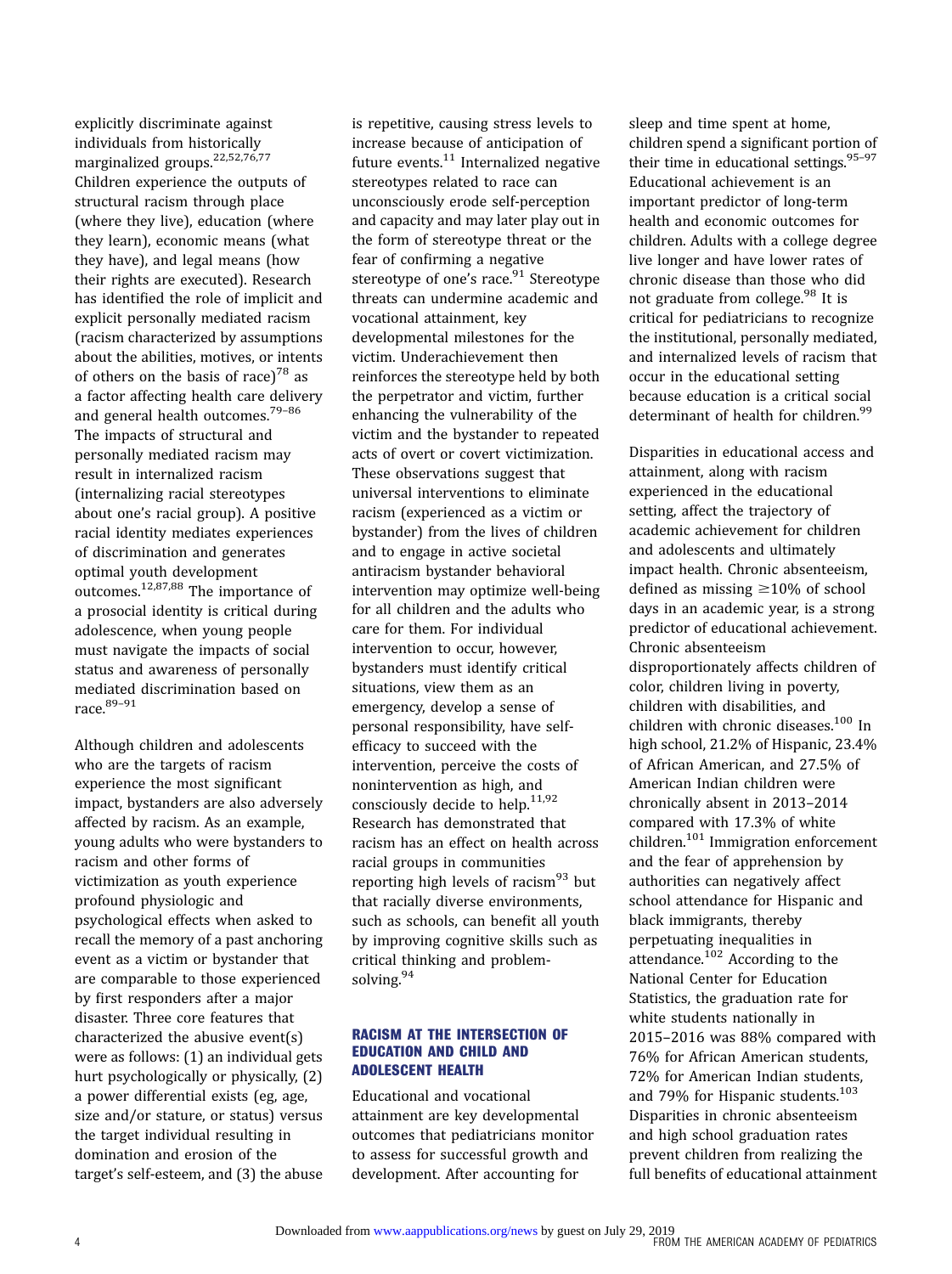and can increase the development of chronic disease and reduce overall life expectancy.<sup>[104](#page-10-0)</sup>

Although the landmark US Supreme Court case Brown v Board of Education banned governmentsponsored segregation and laid a foundation for equal access to a quality public education, the US Department of Education continues to report institutional or structural inequality in educational access and outcomes,<sup>[105](#page-10-0)</sup> even in the most diverse and well-resourced communities in the United States. Students from historically aggrieved groups have less access to experienced teachers, advanced coursework, and resources and are also more harshly punished for minor behavioral infractions occurring in the school setting.[105](#page-10-0) They are less likely to be identified for and receive special education services,<sup>[106](#page-10-0)</sup> and in some states, school districts with more nonwhite children receive lower funding at any given poverty level than districts with more white children.<sup>[107](#page-10-0)</sup>

Children may also experience personally mediated racism early in their schooling, which may be internalized and ultimately affect their interactions with others.<sup>108</sup> Early teacher-child interactions are important for long-term academic outcomes. The relationship of teacher to student across ages and grade levels influences school adjustment, literacy, math skills, grade point average, and scholastic aptitude test scores.<sup>109-[111](#page-10-0)</sup> Given the critical nature of the student-teacher relationship, it is important to explore how racism and implicit bias affect this dynamic. Student-teacher racial mismatch can impact academic performance, with studies showing that African American children are more likely to receive a worse assessment of their behavior when they have a non-Hispanic white teacher than when they have an African American teacher.<sup>[112](#page-10-0)</sup> This finding may result from racial bias in

teachers' expectations of their students, with data demonstrating that white and other non–African American teachers are more likely than African American teachers to predict that African American students would not finish high school.<sup>[113](#page-10-0)</sup> Similarly, data indicate that teachers may underestimate the ability of African American and Latino students, which can lead to lower grade point averages and fewer years of schooling.[114](#page-11-0) African American students who have 1 African American teacher in elementary school are more likely to graduate from high school and enroll in college than their peers who do not have an African American teacher; the proposed mechanism for this improved long-term educational outcome is the exposure to a role model early in the educational experience.<sup>[115](#page-11-0)</sup> These findings indicate the importance of ensuring a diverse teacher workforce, particularly as the population of students in US schools continues to diversify.<sup>[116](#page-11-0)</sup> School racial climate, which refers to norms, curricula, and interactions around race and diversity within the school setting, also impacts educational outcomes for students[.117](#page-11-0) Students who had a positive perception of school racial climate had higher academic achievement and fewer disciplinary issues.<sup>[118](#page-11-0)</sup> Racial inequities in school discipline begin early, and school discipline has longterm consequences for children. Although federal civil rights laws prohibit discrimination in the administration of discipline in public schools, the US Government Accountability Office found that African American and American Indian students are overrepresented among students experiencing suspension. $119$  Data from the US Department of Education confirm that a disproportionate number of African American children receive more than 1 out-of-school suspension in preschool and overall in kindergarten through grade 12 are

suspended 3 times more and expelled 1.9 times more than white students.<sup>120</sup> To mediate the effects of institutional and personally mediated racism in the educational setting and prevent internalized racism, studies show that a positive, strong racial or ethnic identity and parental engagement in families is protective against the negative effects of racial discrimination on academic outcomes.[121](#page-11-0)–[123](#page-11-0)

#### HOW PEDIATRICIANS CAN ADDRESS AND AMELIORATE THE EFFECTS OF RACISM ON CHILDREN AND **ADOLESCENTS**

Pediatricians and other child health professionals must be prepared to discuss and counsel families of all races on the effects of exposure to racism as victims, bystanders, and perpetrators.[124](#page-11-0)–[126](#page-11-0) Pediatricians can implement systems in their practices that ensure that all patients and families know that they are welcome, that they will be treated with mutual respect, and that high-quality care will be delivered regardless of background using the tenets of family- and patient-centered care.<sup>127</sup> To do this, it is critical for pediatricians to examine their own hiases.<sup>[128](#page-11-0)</sup> Pediatricians can advocate for community initiatives and collaborate with government and community-based organizations to help redress biases and inequities in the health, justice, and educational systems. These strategies may optimize developmental outcomes and reduce exposure to adverse events that dramatically alter the lived experiences, health, and perceived self-value of youth.<sup>[48,](#page-8-0)[129,130](#page-11-0)</sup>

#### Optimizing Clinical Practice

In practice, pediatricians and other child health care providers encounter children every day who have experienced racism. There are interventions available for use in the medical home that can identify and potentially ameliorate inequities.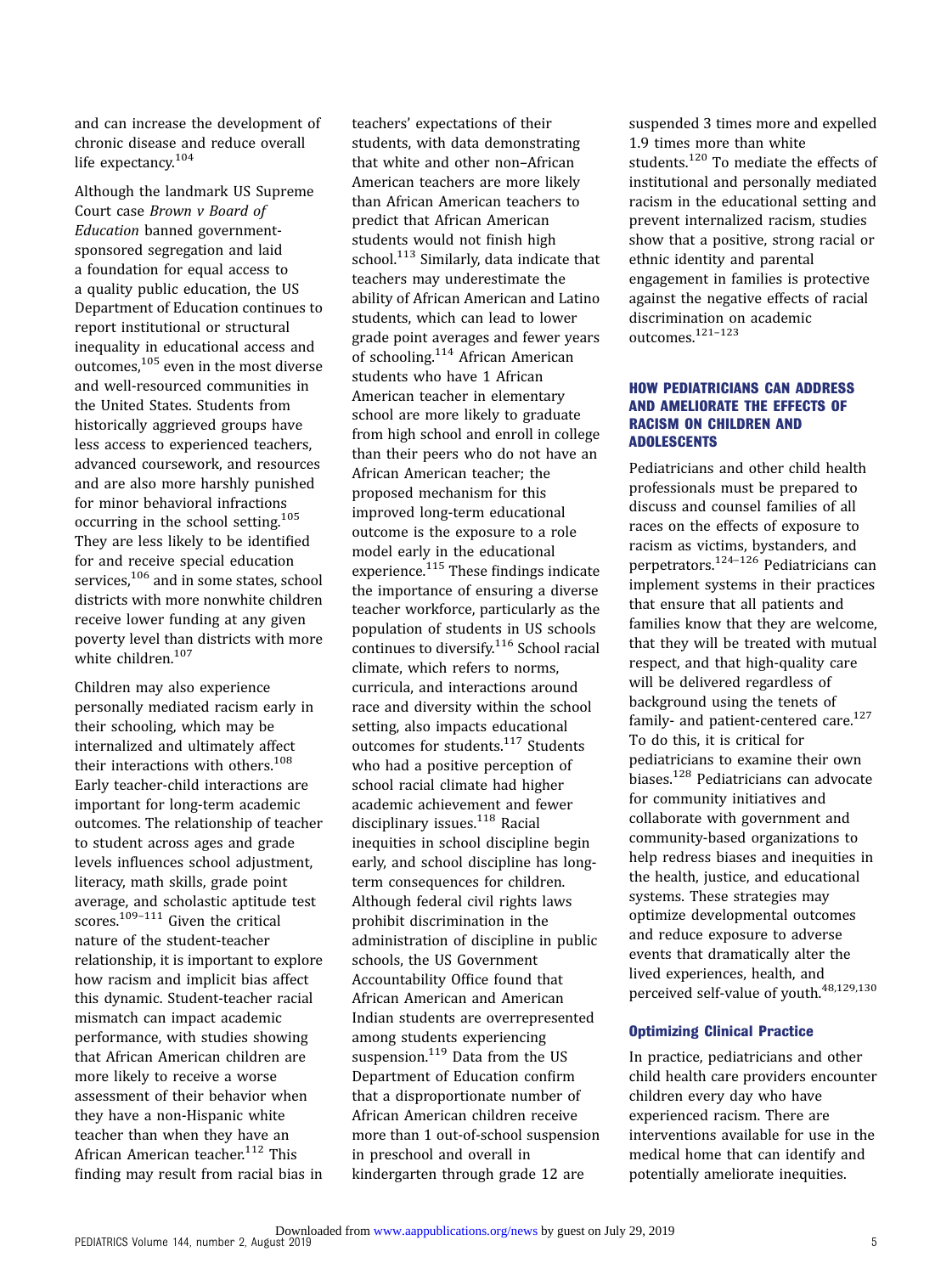- Create a culturally safe medical home<sup>[131](#page-11-0)</sup> where the providers acknowledge and are sensitive to the racism that children and families experience by integrating patient- and family-centered communication strategies and evidence-based screening tools that incorporate valid measures of perceived and experienced racism into clinical practice.[132](#page-11-0)–[136](#page-11-0)
- Use strategies such as the Raising Resisters approach during anticipatory guidance to provide support for youth and families to (1) recognize racism in all forms, from subversive to blatant displays of racism; (2) differentiate racism from other forms of unfair treatment and/or routine developmental stressors; (3) safely oppose the negative messages and/ or behaviors of others; and (4) counter or replace those messages and experiences with something positive[.137](#page-11-0),[138](#page-11-0)
- Train clinical and office staff in culturally competent care according to national standards for culturally and linguistically appropriate services.<sup>[139,140](#page-11-0)</sup>
- Assess patients for stressors (eg, bullying and/or cyberbullying on the basis of race)<sup>[141](#page-11-0)</sup> and social determinants of health often associated with racism (eg, neighborhood safety, poverty, housing inequity, and academic access) to connect families to resources.[9,](#page-7-0)[142,143](#page-11-0)
- Assess patients who report experiencing racism for mental health conditions, including signs of posttraumatic stress, anxiety, grief, and depressive symptoms, using validated screening tools and a trauma-informed approach to make referrals to mental health services as needed.<sup>144</sup>
- Integrate positive youth development approaches, 145 including racial socialization,<sup>[123](#page-11-0),[146](#page-12-0)</sup> to identify strengths and assess

youth and families for protective factors, $9$  such as a supportive extended family network, that can help mitigate exposure to racist behaviors[.138](#page-11-0)

- Infuse cultural diversity into AAPrecommended early literacy–promotion programs $147$  to ensure that there is a representation of authors, images, and stories that reflect the cultural diversity of children served in pediatric practice.
- Encourage pediatric practices and local chapters to embrace the challenge of testing best practices using Community Access to Child Health grants and participation in national quality-improvement projects to examine the effectiveness of office-based interventions designed to address the impact of racism on patient outcomes.
- Encourage practices and chapters to develop resources for families with civil rights concerns, including medicolegal partnerships and referrals to agencies responsible for enforcing civil rights laws.
- Encourage pediatric-serving organizations within local communities, including pediatric practices, hospitals, and health maintenance organizations, to conduct internal quality-assurance assessments that include analyses of quality of care and patient satisfaction by race and to initiate improvement protocols as needed to improve health outcomes and community trust.

#### Optimizing Workforce Development and Professional Education

• Advocate for pediatric training programs that are girded by competencies and subcompetencies related to effective patient and family communication across differences in pediatric populations.[148](#page-12-0),[149](#page-12-0)

- Encourage policies to foster interactive learning communities that promote cultural humility (eg, self-awareness, lifelong commitment to self-evaluation, and commitment to managing power imbalances) $150,151$  and provide simulation opportunities to ensure new pediatricians are competent to deliver culturally appropriate and patient- and family-centered care[.152](#page-12-0)–[155](#page-12-0)
- Integrate active learning strategies, such as simulation $156$  and language  $\frac{157}{157}$  $\frac{157}{157}$  $\frac{157}{157}$  to adequately prepare pediatric residents to serve the most diverse pediatric population to date to exist in the United States<sup>[158](#page-12-0)</sup> and lead diverse and interdisciplinary pediatric care teams.<sup>[159](#page-12-0)</sup>
- Advocate for policies and programs that diversify the pediatric workforce and provide ongoing professional education for pediatricians in practice as a strategy to reduce implicit biases and improve safety and quality in the health care delivery system.[160](#page-12-0)–[162](#page-12-0)

#### Optimizing Systems Through Community Engagement, Advocacy, and Public Policy

- Acknowledge that health equity is unachievable unless racism is addressed through interdisciplinary partnerships with other organizations that have developed campaigns against racism[.163,164](#page-12-0)
- Engage community leaders to create safe playgrounds and healthy food markets to reduce disparities in obesity and undernutrition in neighborhoods affected by poverty.
- Advocate for improvements in the quality of education in segregated urban, suburban, and rural communities designed to better optimize vocational attainment and educational milestones for all students.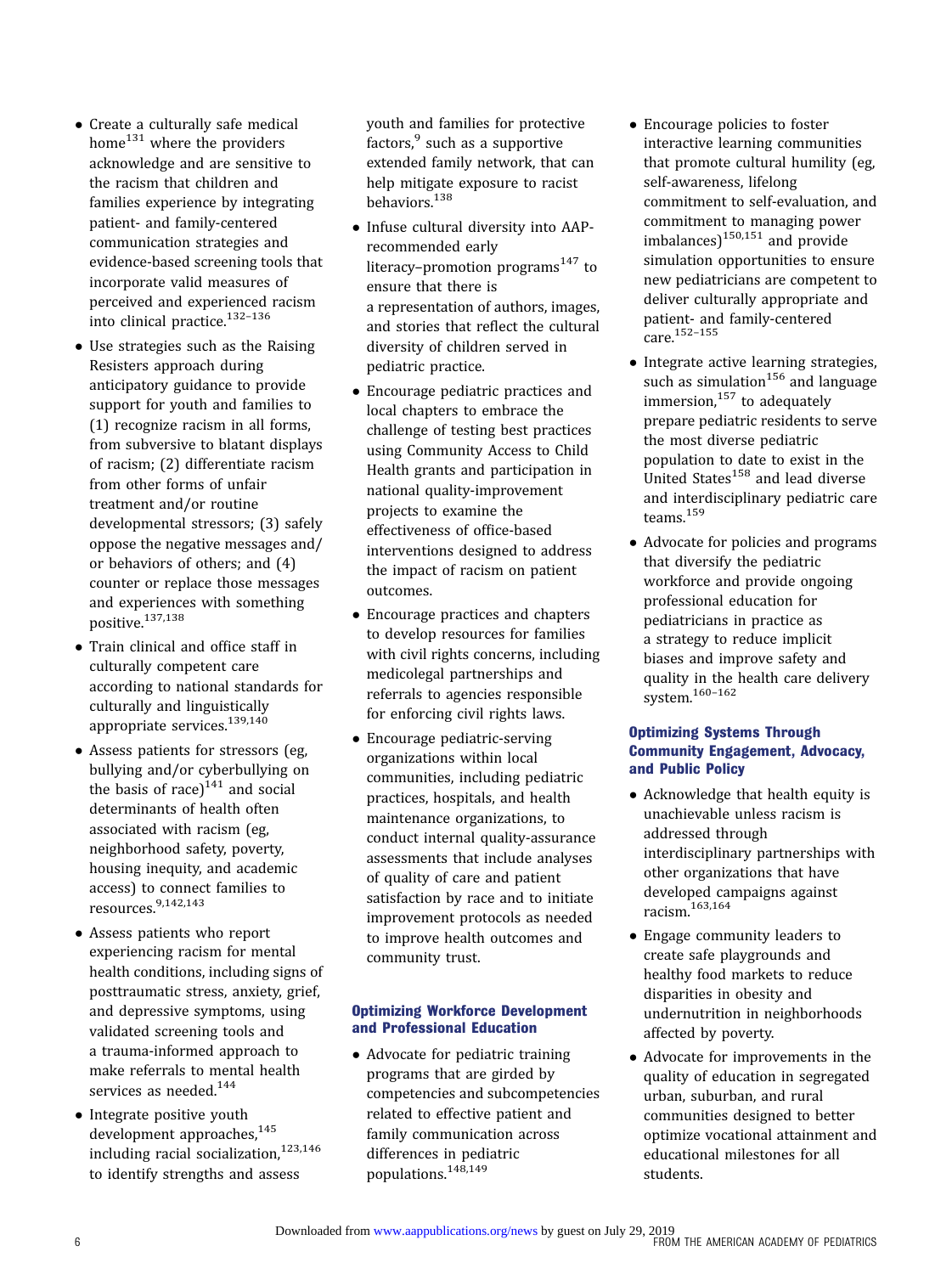- Support local educational systems by connecting with and supporting school staff. The AAP Council on School Health provides resources to help physicians engage and interact with their school system and provides guidelines around the role of school physicians and school health personnel.<sup>165,166</sup>
- Advocate for federal and local policies that support implicit-bias training in schools and robust training of educators in culturally competent classroom management to improve disparities in academic outcomes and disproportionate rates of suspension and expulsion among students of color, reflecting a systemic bias in the educational system[.167](#page-12-0)
- Advocate for increased access to support for mental health services in schools designed to help teachers better manage students with disruptive classroom behaviors and to reduce racial disparities in school expulsion.[144](#page-11-0),[168](#page-12-0),[169](#page-12-0)
- Advocate for curricula that are multicultural, multilingual, and reflective of the communities in which children in their practices attend school.<sup>[170](#page-12-0)</sup>
- Advocate for policies and programs that diversify the teacher workforce to mitigate the effects of the current demographic mismatch of teachers and students that affects academic attitudes and attainment for all students.<sup>[115,](#page-11-0)[171](#page-12-0)</sup>
- Advocate for evidence-based programs that combat racism in the education setting at a population level.[172](#page-12-0)–[174](#page-12-0)
- Encourage community-level advocacy with members of those communities disproportionately affected by racism to develop policies that advance social justice.<sup>[19,](#page-8-0)[175](#page-13-0)</sup>
- Advocate for alternative strategies to incarceration for management of nonviolent youth behavior.<sup>[50](#page-9-0),[176](#page-13-0),[177](#page-13-0)</sup>
- Collaborate with first responders and community police to enhance positive youth engagement by sharing expertise on child and adolescent development and mental health, considering potential differences in culture, sex, and background.[178](#page-13-0)
- Advocate for fair housing practices, including access to housing loans and rentals that prohibit the persistence of historic "redlining." [179](#page-13-0)

#### Optimizing Research

- Advocate for funding and dissemination of rigorous research that examine the following:
	- 1. the impact of perceived and observed experiences of discrimination on child and family health outcomes<sup>[180](#page-13-0)</sup>;
	- 2. the role of self-identification versus perceived race on child health access, status, and outcomes<sup>52</sup>:
	- 3. the impact of workforce development activities on patient satisfaction, trust, care use, and pediatric health outcomes $161$ :
	- 4. the impact of policy changes and community-level interventions on reducing the health effects of racism and other forms of discrimination on youth development; and
	- 5. integration of the human genome as a way to identify critical biomarkers that can be used to improve human health rather than continue to classify people on the basis of their minor genetic differences and countries of origin.[55](#page-9-0)

#### **CONCLUSIONS**

Achieving decisive public policies, optimized clinical service delivery, and community change with an activated, engaged, and diverse pediatric workforce is critically

important to begin untangling the thread of racism sewn through the fabric of society and affecting the health of pediatric populations. Pediatricians must examine and acknowledge their own biases and embrace and advocate for innovative policies and cross-sector partnerships designed to improve medical, economic, environmental, housing, judicial, and educational equity for optimal child, adolescent, and emerging adult developmental outcomes.

#### SECTION ON ADOLESCENT HEALTH EXECUTIVE COMMITTEE, 2018–2019

Maria E. Trent, MD, MPH, FAAP, Chairperson Robert M. Cavanaugh Jr, MD, FAAP Amy E. Lacroix, MD, FAAP Jonathon Fanburg, MD, MPH, FAAP Maria H. Rahmandar, MD, FAAP Laurie L. Hornberger, MD, MPH, FAAP Marcie B. Schneider, MD, FAAP Sophia Yen, MD, MPH, FAAP

#### **STAFF**

Karen S. Smith

#### COUNCIL ON COMMUNITY PEDIATRICS EXECUTIVE COMMITTEE, 2018–2019

Lance Alix Chilton, MD, FAAP, Chairperson Andrea E. Green, MD, FAAP Kimberley Jo Dilley, MD, MPH, FAAP Juan Raul Gutierrez, MD, FAAP James H. Duffee, MD, MPH, FAAP Virginia A. Keane, MD, FAAP Scott Daniel Krugman, MD, MS, FAAP Carla Dawn McKelvey, MD, MPH, FAAP Julie Michelle Linton, MD, FAAP Jacqueline Lee Nelson, MD, FAAP Gerri Mattson, MD, FAAP

#### LIAISON

Donene Feist

#### **STAFF**

Dana Bennett-Tejes, MA, MNM

#### COMMITTEE ON ADOLESCENCE, 2018–2019

Cora C. Breuner, MD, MPH, FAAP, Chairperson Elizabeth M. Alderman, MD, FSAHM, FAAP Laura K. Grubb, MD, MPH, FAAP Janet Lee, MD, FAAP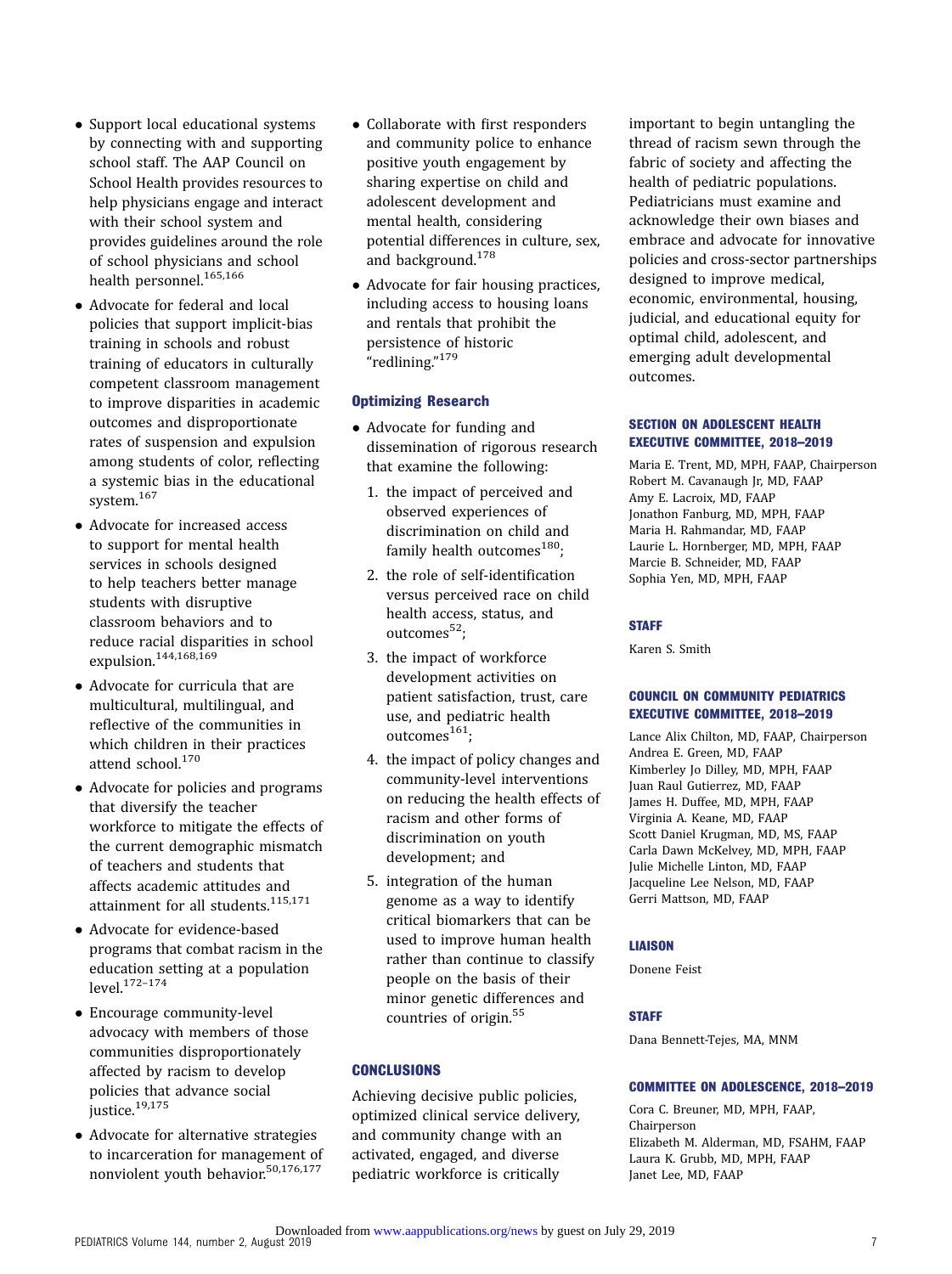<span id="page-7-0"></span>Makia E. Powers, MD, MPH, FAAP Maria H. Rahmandar, MD, FAAP Krishna K. Upadhya, MD, FAAP Stephenie B. Wallace, MD, FAAP

#### LIAISONS

Liwei L. Hua, MD, PhD – American Academy of Child and Adolescent Psychiatry Geri D. Hewitt, MD – American College of Obstetricians and Gynecologists Seema Menon, MD – North American Society of Pediatric and Adolescent Gynecology Ellie E. Vyver, MD, FRCPC, FAAP – Canadian Pediatric Society

Lauren B. Zapata, PhD, MSPH – Centers for Disease Control and Prevention

#### **STAFF**

Karen S. Smith

#### ACKNOWLEDGMENTS

We are grateful for internal review and critical feedback by Drs Benard Dreyer, Olanrewaju Falusi, Renee Jenkins, Judith Palfrey, Krishna Upadhya, Joseph Wright, Jonathan

Klein, Janie Ward, Michael Lindsey, Lance Chilton, James Duffee, Andrea Green, Julie Linton, Virginia Keane, Jackie Nelson, Raul Gutierrez, Lase Ajayi, Lee Beers, Nathaniel Beers, Heidi Schumacher, and Tonya Vidal Kinlow.

#### **ABBREVIATION**

AAP: American Academy of Pediatrics

PEDIATRICS (ISSN Numbers: Print, 0031-4005; Online, 1098-4275).

Copyright © 2019 by the American Academy of Pediatrics

FINANCIAL DISCLOSURE: The authors have indicated they have no financial relationships relevant to this article to disclose.

FUNDING: No external funding.

POTENTIAL CONFLICT OF INTEREST: The authors have indicated they have no potential conflicts of interest to disclose.

#### REFERENCES

- 1. Jones CP, Truman BI, Elam-Evans LD, et al. Using "socially assigned race" to probe white advantages in health status. Ethn Dis. 2008;18(4):496–504
- 2. Paradies Y, Ben J, Denson N, et al. Racism as a determinant of health: a systematic review and metaanalysis. PLoS One. 2015;10(9): e0138511
- 3. Berman G, Paradies Y. Racism, disadvantage and multiculturalism: towards effective anti-racist praxis. Ethn Racial Stud. 2010;33(2):214–232
- 4. Elias A, Paradies Y. Estimating the mental health costs of racial discrimination. BMC Public Health. 2016;16(1):1205
- 5. Heard-Garris NJ, Cale M, Camaj L, Hamati MC, Dominguez TP. Transmitting Trauma: a systematic review of vicarious racism and child health. Soc Sci Med. 2018;199:230–240
- 6. Pachter LM, Coll CG. Racism and child health: a review of the literature and future directions. J Dev Behav Pediatr. 2009;30(3):255–263
- 7. Paradies Y. Defining, conceptualizing and characterizing racism in health research. Crit Public Health. 2006; 16(2):144–157
- 8. Pachter LM, Bernstein BA, Szalacha LA, García Coll C. Perceived racism and discrimination in children and youths: an exploratory study. Health Soc Work. 2010;35(1):61–69
- 9. Council on Community Pediatrics. Poverty and child health in the United States. Pediatrics. 2016;137(4): e20160339
- 10. Institute of Medicine, Committee on Improving the Health, Safety, and Well-Being of Young Adults. B: diversity and the effects of bias and discrimination on young adults' health and well-being. In: Bonnie RJ, Stroud C, Breiner H, eds. Investing in the Health and Well-Being of Young Adults. Washington, DC: National Academies Press; 2015. Available at: https://www.nap.edu/download/ 18869. Accessed August 22, 2017
- 11. Janson GR, Hazler RJ. Trauma reactions of bystanders and victims to repetitive abuse experiences. Violence Vict. 2004; 19(2):239–255
- 12. Clark K, Clark M. The development of consciousness of self and the emergence of racial identification in Negro preschool children. J Soc Psychol. 1939;10:98
- 13. American Academy of Pediatrics. Blueprint for children. Available at: https://www.aap.org/en-us/Documents/ BluePrintForChildren.pdf. Accessed August 22, 2017
- 14. Szilagyi PG, Dreyer BP, Fuentes-Afflick E, Coyne-Beasley T, First L. The road to tolerance and understanding. Pediatrics. 2017;139(6):e20170741
- 15. American Academy of Pediatrics. American Academy Pediatrics five-year strategic plan. Available at: https:// www.aap.org/en-us/about-the-aap/aapfacts/Pages/Strategic-Plan.aspx. Accessed September 13, 2018
- 16. Hagan JF, Shaw JS, Duncan PM, eds. Bright Futures: Guidelines for Health Supervision of Infants, Children, and Adolescents. 4th ed. Elk Grove Village, IL: American Academy of Pediatrics; 2017
- 17. Council on Community Pediatrics. Providing care for immigrant, migrant, and border children. Pediatrics. 2013; 131(6). Available at: www.pediatrics. org/cgi/content/full/131/6/e2028
- 18. Council on Community Pediatrics. Providing care for children and adolescents facing homelessness and housing insecurity. Pediatrics. 2013; 131(6):1206–1210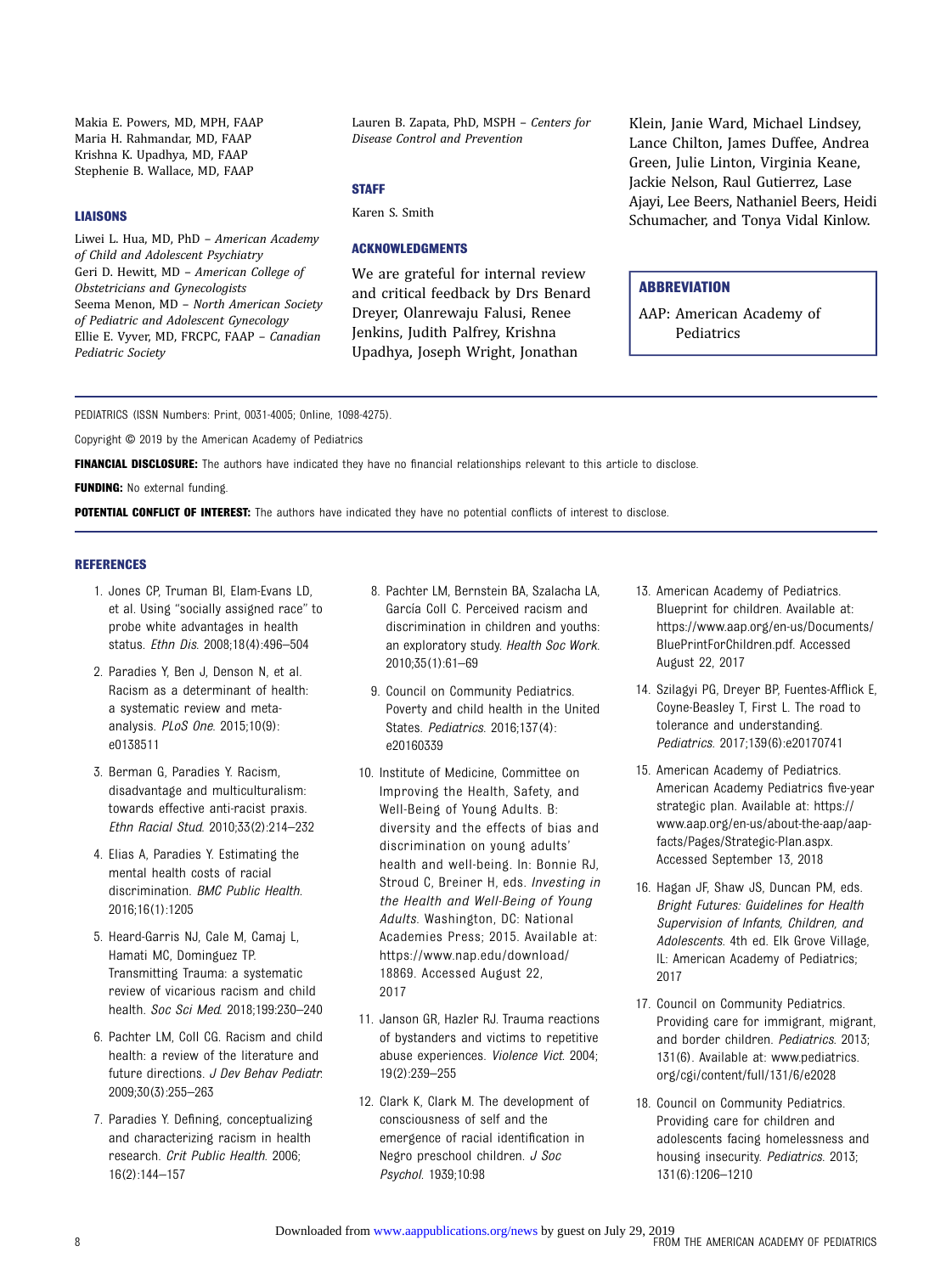- <span id="page-8-0"></span>19. American Academy of Pediatrics, Council on Community Pediatrics and Committee on Native American Child Health. Policy statement: health equity and children's rights. Pediatrics. 2010; 125(4):838–849. Reaffirmed October 2013
- 20. Gee GC, Walsemann KM, Brondolo E. A life course perspective on how racism may be related to health inequities. Am J Public Health. 2012;102(5):967–974
- 21. Gee GC. Leveraging the social determinants to build a culture of health. 2016. Available at: https:// healthequity.globalpolicysolutions.org/ wp-content/uploads/2016/12/RWJF\_ SDOH\_Final\_Report-002.pdf. Accessed March 19, 2019
- 22. Gee GC, Ford CL. Structural racism and health inequities: old issues, new directions. Du Bois Rev. 2011;8(1): 115–132
- 23. The World Health Organization. Social determinants of health. Available at: www.who.int/social\_determinants/ thecommission/finalreport/key\_ concepts/en/. Accessed August 24, 2017
- 24. Nyborg VM, Curry JF. The impact of perceived racism: psychological symptoms among African American boys. J Clin Child Adolesc Psychol. 2003; 32(2):258–266
- 25. Dominguez TP, Dunkel-Schetter C, Glynn LM, Hobel C, Sandman CA. Racial differences in birth outcomes: the role of general, pregnancy, and racism stress. Health Psychol. 2008;27(2): 194–203
- 26. Viner RM, Ozer EM, Denny S, et al. Adolescence and the social determinants of health. Lancet. 2012; 379(9826):1641–1652
- 27. Hogben M, Leichliter JS. Social determinants and sexually transmitted disease disparities. Sex Transm Dis. 2008;35(suppl 12):S13–S18
- 28. Crosby RA, Holtgrave DR. The protective value of social capital against teen pregnancy: a state-level analysis. J Adolesc Health. 2006;38(5):556–559
- 29. Upchurch DM, Mason WM, Kusunoki Y, Kriechbaum MJ. Social and behavioral determinants of self-reported STD among adolescents. Perspect Sex Reprod Health. 2004;36(6):276–287
- 30. Slopen N, Williams DR. Discrimination, other psychosocial stressors, and selfreported sleep duration and difficulties. Sleep (Basel). 2014;37(1):147–156
- 31. Cohen S, Janicki-Deverts D, Doyle WJ, et al. Chronic stress, glucocorticoid receptor resistance, inflammation, and disease risk. Proc Natl Acad Sci USA. 2012;109(16):5995–5999
- 32. Riddell CA, Harper S, Kaufman JS. Trends in differences in US mortality rates between black and white infants. JAMA Pediatr. 2017;171(9):911–913
- 33. Lu MC, Kotelchuck M, Hogan V, Jones L, Wright K, Halfon N. Closing the Black-White gap in birth outcomes: a lifecourse approach. Ethn Dis. 2010; 20(1,suppl 2):S2–S62–S76
- 34. Gadson A, Akpovi E, Mehta PK. Exploring the social determinants of racial/ethnic disparities in prenatal care utilization and maternal outcome. Semin Perinatol. 2017;41(5):308–317
- 35. Almond D, Hoynes HW, Whitmore Schanzenbach D. Inside the War on Poverty: impact of food stamps on birth outcomes. Available at: https://www.irp. wisc.edu/publications/dps/pdfs/ dp135908.pdf. Accessed March 19, 2019
- 36. Robert Wood Johnson Foundation; Pew Charitable Trusts. Health Impact Assessment and Housing: opportunities for the Housing Sector. Available at: www.pewtrusts.org/∼/media/assets/ 2016/03/opportunities for the housing\_sector.pdf. Accessed August 29, 2017
- 37. US Office of the Surgeon General. The Surgeon General's Call to Action to Promote Healthy Homes. Rockville, MD: Office of the Surgeon General; 2009
- 38. Larson K, Cull WL, Racine AD, Olson LM. Trends in access to health care services for US children: 2000-2014. Pediatrics. 2016;138(6):e20162176
- 39. Matthew DB, Rodrigue E, Reeves RV; Brookings Institute. Time for justice: tackling race inequalities in health and housing. 2016. Available at: https:// www.brookings.edu/research/time-forjustice-tackling-race-inequalities-inhealth-and-housing/. Accessed September 13, 2018
- 40. Jones J; Economic Policy Institute. Unemployment of black and Hispanic workers remains high relative to white

workers. 2018. Available at: https:// www.epi.org/publication/ unemployment-of-black-and-hispanicworkers-remains-high-relative-to-whiteworkers-in-16-states-and-the-district-ofcolumbia-the-african-americanunemployment-rate-is-at-least-twice-therate-of-white/. Accessed March 12, 2019

- 41. US Department of Labor, Bureau of Labor Statistics. Labor force statistics from Current Population Survey. 2019. Available at: https://www.bls.gov/web/ empsit/cpsee\_e16.htm. Accessed March 12, 2019
- 42. US Department of Labor, Bureau of Labor Statistics. Labor market trends for American Indians and Alaskan natives 2000-2017. Available at: https:// www.bls.gov/opub/ted/2018/labormarket-trends-for-american-indiansand-alaska-natives-2000-17.htm. Accessed March 12, 2019
- 43. History D. The Native American Power movement. 2016. Available at: www. digitalhistory.uh.edu/disp\_textbook. cfm?smtID=2&psid=3348. Accessed March 12, 2019
- 44. Dettling LJ, Hsu JW, Jacobs L, et al. Recent trends in wealth-holding by race and ethnicity: evidence from the survey of consumer finances. 2017. Available at: https://www.federalreserve.gov/ econres/notes/feds-notes/recenttrends-in-wealth-holding-by-race-andethnicity-evidence-from-the-survey-ofconsumer-finances-20170927.htm. Accessed March 12, 2019
- 45. Henderson T; Pew Charitable Trusts. The (very) few places with no black-white income gap. Stateline. 2016. Available at: www.pewtrusts.org/en/researchand-analysis/blogs/stateline/2016/11/ 10/the-very-few-places-with-no-blackwhite-income-gap. Accessed March 12, 2019
- 46. Committee on Adolescence. Health care for youth in the juvenile justice system. Pediatrics. 2011;128(6):1219–1235
- 47. American Academy of Pediatrics, Committee on Adolescence. Health care for youth in the juvenile justice system. Pediatrics. 2011;128(6):1219–1235. Reaffirmed May 2015
- 48. Kruger DJ, De Loney EH. The association of incarceration with community health and racial health disparities. Prog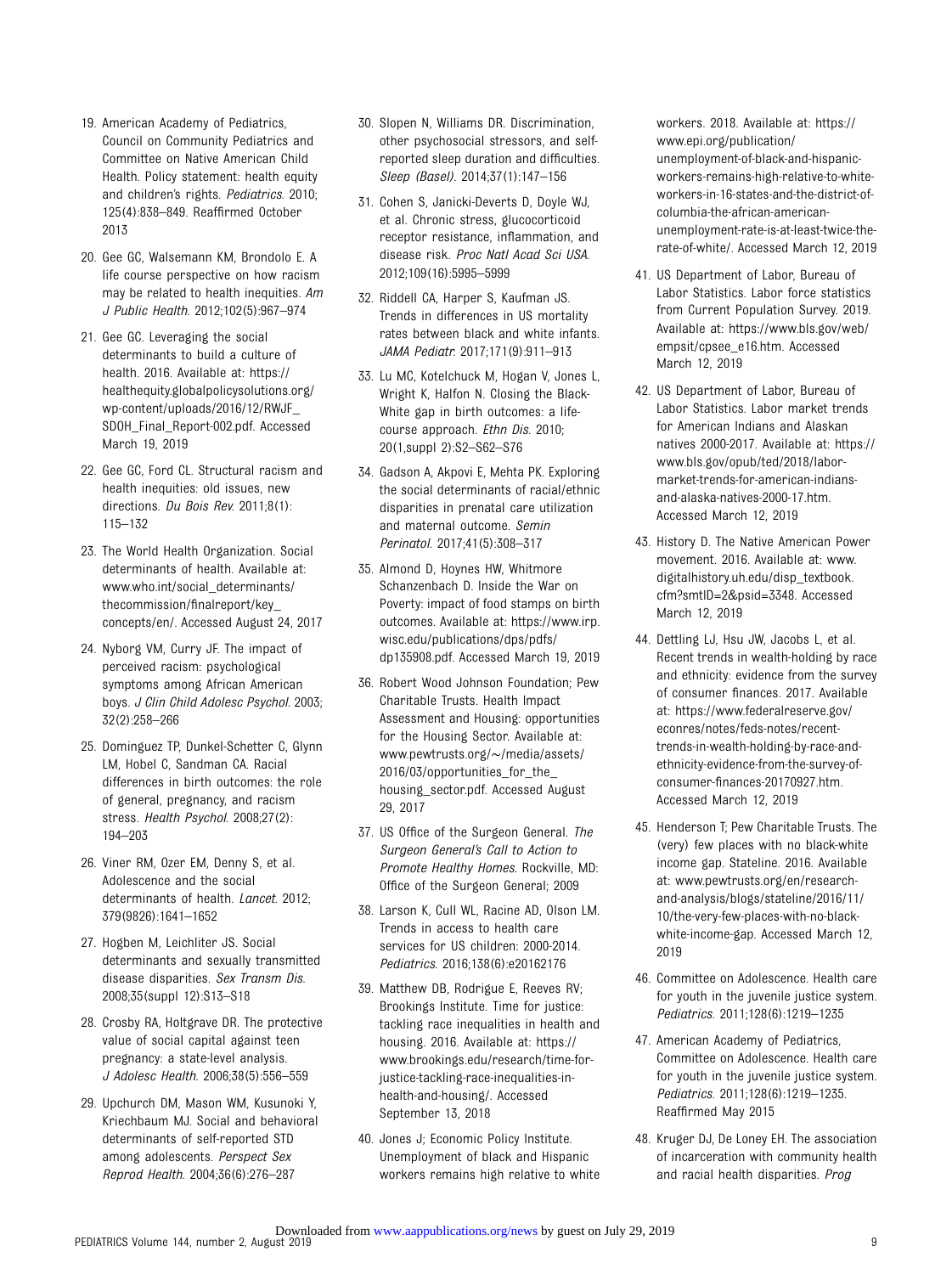<span id="page-9-0"></span>Community Health Partnersh. 2009;3(2): 113–121

- 49. Lambie I, Randell I. The impact of incarceration on juvenile offenders. Clin Psychol Rev. 2013;33(3):448–459
- 50. Development Services Group I. Alternatives to detention and confinement. 2014. Available at: https:// www.ojjdp.gov/mpg/litreviews/ AlternativesToDetentionand Confinement.pdf. Accessed August 29, 2017
- 51. Whitley K, Rozel JS. Mental health care of detained youth and solitary confinement and restraint within juvenile detention facilities. Child Adolesc Psychiatr Clin N Am. 2016;25(1): 71–80
- 52. Jones CP, Jones CY, Perry GS, Barclay G, Jones CA. Addressing the social determinants of children's health: a cliff analogy. J Health Care Poor Underserved. 2009;20(suppl 4):1–12
- 53. Sussman RW. The Myth of Race: The Troubling Persistence of an Unscientific Idea. Cambridge, MA: Harvard University Press; 2014
- 54. United Nations Educational, Scientific and Cultural Organization. Four Statements on the Race Ouestion. Paris, France: Oberthur-Rennes; 1969. Available at: http://unesdoc.unesco.org/ images/0012/001229/122962eo.pdf. Accessed August 22, 2017
- 55. Collins FS. What we do and don't know about 'race', 'ethnicity', genetics and health at the dawn of the genome era. Nat Genet. 2004;36(suppl 11):S13–S15
- 56. Fullwiley D. Race and genetics: attempts to define the relationship. Biosocieties. 2007;2:221–237
- 57. National Research Council. Measuring Racial Discrimination. Washington, DC: National Academies Press; 2004. Available at: https://www.nap.edu/ catalog/10887/measuring-racialdiscrimination. Accessed June 16, 2019
- 58. Bhopal R, Donaldson L. White, European, Western, Caucasian, or what? Inappropriate labeling in research on race, ethnicity, and health. Am J Public Health. 1998;88(9):1303–1307
- 59. Fullilove MT. Comment: abandoning "race" as a variable in public health research–an idea whose time has

come. Am J Public Health. 1998;88(9): 1297–1298

- 60. Bamshad M. Genetic influences on health: does race matter? JAMA. 2005; 294(8):937–946
- 61. Cheng TL, Goodman E; Committee on Pediatric Research. Race, ethnicity, and socioeconomic status in research on child health. Pediatrics. 2015;135(1). Available at: www.pediatrics.org/cgi/ content/full/135/1/e225
- 62. National Public Radio. Hawaii is diverse, but far from paradise. 2009. Available at: https://www.npr.org/templates/ story/story.php?storyId=120431126. Accessed April 5, 2019
- 63. Iggiagruk Hensley WL. There are two versions of the story of how the U.S. purchased Alaska from Russia. Smithsonian Magazine. March 29, 2017. Available at: https://www. smithsonianmag.com/history/whyrussia-gave-alaska-americas-gatewayarctic-180962714/. Accessed April 6, 2019
- 64. US Department of State, Office of the Historian. Chinese immigration and the Chinese Exclusion Acts. Available at: https://history.state.gov/milestones/ 1866-1898/chinese-immigration. Accessed April 6, 2019
- 65. Japanese Americans Citizens League. Asian American history. Available at: https://jacl.org/asian-american-history/. Accessed April 5, 2019
- 66. Qureshi B; National Public Radio. From wrong to right: a U.S apology for Japanese internment. 2013. Available at: https://www.npr.org/sections/ codeswitch/2013/08/09/210138278/ japanese-internment-redress. Accessed April 5, 2019
- 67. Robert Wood Johnson Foundation. Discrimination: experiences and views on effects of discrimination across major population groups in the United States. Available at: https://www.rwjf. org/en/library/research/2017/10/ discrimination-in-america–experiencesand-views.html. Accessed April 5, 2019
- 68. US Department of State, Office of the Historian. Indian treaties and the Native American Removal Act of 1830. Available at: https://history.state.gov/ milestones/1830-1860/indian-treaties. Accessed August 24, 2017
- 69. US Department of State, Office of the Historian. 1830-1860 diplomacy and westward expansion. Available at: https://history.state.gov/milestones/ 1830-1860/foreword. Accessed August 24, 2017
- 70. Franklin JH. From Slavery to Freedom. 9th ed. New York, NY: McGraw-Hill; 2010
- 71. Rothstein R. The Color of Law. New York, NY: W.W. Norton & Co; 2017
- 72. Alexander M. The New Jim Crow. New York, NY: New Press; 2012
- 73. Xiao NG, Quinn PC, Liu S, Ge L, Pascalis O, Lee K. Older but not younger infants associate own-race faces with happy music and other-race faces with sad music. Dev Sci. 2018;21(2):e12537
- 74. Vogel M, Monesson A, Scott LS. Building biases in infancy: the influence of race on face and voice emotion matching. Dev Sci. 2012;15(3):359–372
- 75. Sangrigoli S, De Schonen S. Recognition of own-race and other-race faces by three-month-old infants. J Child Psychol Psychiatry. 2004;45(7):1219–1227
- 76. Jones CP. Levels of racism: a theoretic framework and a gardener's tale. Am J Public Health. 2000;90(8):1212–1215
- 77. Carmichael S, Hamilton CV. Black Power: The Politics of Liberation in America. New York, NY: Vintage Books; 1967
- 78. Jones CP. Invited commentary: "race," racism, and the practice of epidemiology. Am J Epidemiol. 2001; 154(4):299–304; discussion 305–306
- 79. Riera A, Walker DM. The impact of race and ethnicity on care in the pediatric emergency department. Curr Opin Pediatr. 2010;22(3):284–289
- 80. Laster M, Soohoo M, Hall C, et al. Racialethnic disparities in mortality and kidney transplant outcomes among pediatric dialysis patients. Pediatr Nephrol. 2017;32(4):685–695
- 81. Goyal MK, Kuppermann N, Cleary SD, Teach SJ, Chamberlain JM. Racial disparities in pain management of children with appendicitis in emergency departments. JAMA Pediatr. 2015;169(11):996–1002
- 82. Johnson TJ, Weaver MD, Borrero S, et al. Association of race and ethnicity with management of abdominal pain in the emergency department. Pediatrics.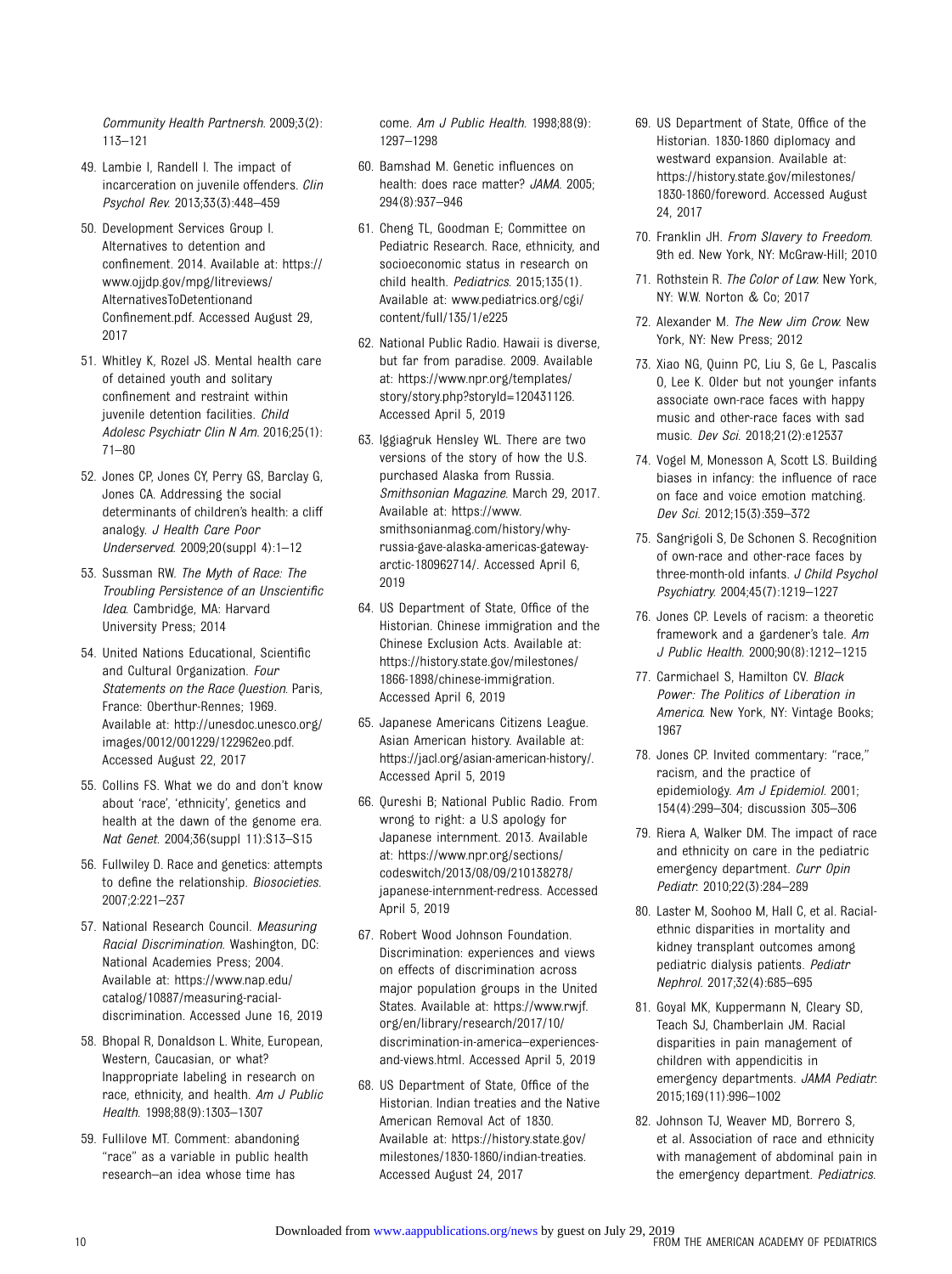<span id="page-10-0"></span>2013;132(4). Available at: www. pediatrics.org/cgi/content/full/132/4/ e851

- 83. Wickrama KA, Bae D, O'Neal CW. Blackwhite disparity in young adults' disease risk: an investigation of variation in the vulnerability of black young adults to early and later adversity. J Adolesc Health. 2016;59(2):209–214
- 84. Mulia N, Zemore SE. Social adversity, stress, and alcohol problems: are racial/ethnic minorities and the poor more vulnerable? J Stud Alcohol Drugs. 2012;73(4):570–580
- 85. Call KT, McAlpine DD, Johnson PJ, Beebe TJ, McRae JA, Song Y. Barriers to care among American Indians in public health care programs. Med Care. 2006; 44(6):595–600
- 86. Puumala SE, Burgess KM, Kharbanda AB, et al. The role of bias by emergency department providers in care for American Indian children. Med Care. 2016;54(6):562–569
- 87. Rivas-Drake D, Seaton EK, Markstrom C, et al; Ethnic and Racial Identity in the 21st Century Study Group. Ethnic and racial identity in adolescence: implications for psychosocial, academic, and health outcomes. Child Dev. 2014;85(1):40–57
- 88. Brody GH, Yu T, Miller GE, Chen E. Discrimination, racial identity, and cytokine levels among African-American adolescents. J Adolesc Health. 2015; 56(5):496–501
- 89. Cheng ER, Cohen A, Goodman E. The role of perceived discrimination during childhood and adolescence in understanding racial and socioeconomic influences on depression in young adulthood. J Pediatr. 2015;166(2):370–7.e1
- 90. Muuss R. Theories of Adolescence. 6th ed. New York, NY: McGraw Hill; 1996
- 91. Steele CM. Whistling Vivaldi: How Stereotypes Affect Us and What We Can Do (Issues of Our Time). New York, NY: W.W. Norton & Co; 2011
- 92. Fischer P, Krueger JI, Greitemeyer T, et al. The bystander-effect: a metaanalytic review on bystander intervention in dangerous and nondangerous emergencies. Psychol Bull. 2011;137(4):517–537
- 93. Leitner JB, Hehman E, Ayduk O, Mendoza-Denton R. Blacks' death rate due to circulatory diseases is positively related to whites' explicit racial bias. Psychol Sci. 2016;27(10):1299–1311
- 94. Wells AS, Fox L, Cordova D. How racially diverse schools and classrooms can benefit all students. 2016. Available at: https://tcf.org/content/report/howracially-diverse-schools-andclassrooms-can-benefit-all-students/? agreed=1. Accessed September 14, 2018
- 95. National Center for Education Statistics. Schools and Staffing Survey (SASS). Available at: https://nces.ed.gov/ surveys/sass/tables/sass0708\_035\_ s1s.asp. Accessed August 25, 2017
- 96. Hofferth SL, Sandberg JF. How American children spend their time. J Marriage Fam. 2001;63:295–308
- 97. US Department of Health and Human Services, Office on Adolescent Health. A day in the life. Available at: https://www. hhs.gov/ash/oah/facts-and-stats/day-inthe-life/index.html. Accessed September 13, 2018
- 98. Robert Wood Johnson Foundation. The relationship between school attendance and health. 2016. Available at: https:// www.rwjf.org/en/library/research/ 2016/09/the-relationship-betweenschool-attendance-and-health.html. Accessed September 13, 2018
- 99. McGill N; American Public Health Association. Education attainment linked to health throughout lifespan: exploring social determinants of health. Nations Health. 2016;46(6):1–19
- 100. Allison MA, Attisha E; Council on School Health. The link between school attendance and good health. Pediatrics. 2019;143(2):e20183648
- 101. US Department of Education. Chronic absenteeism in the nation's schools. Available at: https://www2.ed.gov/ datastory/chronicabsenteeism. html#intro. Accessed August 25, 2017
- 102. Aranda E, Vaquera E. Racism, the immigration enforcement regime, and the implications for racial inequality in the lives of undocumented young adults. Sociol Race Ethn (Thousand Oaks). 2015;1:104
- 103. National Center for Education Statistics. Public high school graduation rates.

2018. Available at: https://nces.ed.gov/ programs/coe/indicator\_coi.asp. Accessed September 13, 2018

- 104. Virginia Commonwealth University, Center on Health and Society. Education: it matters to health more than ever before. Available at: https:// societyhealth.vcu.edu/work/theprojects/education-it-matters-more-tohealth-than-ever-before.html. Accessed August 25, 2017
- 105. US Department of Education. Equity of opportunity. Available at: https://www. ed.gov/equity. Accessed August 25, 2017
- 106. Morgan PL, Farkas G, Hilliemeier MM, Maczuga S. Replicated evidence of racial and ethnic disparities in disability identification in U.S. schools. Educ Res. 2017;46(6):305–322
- 107. White GB. The data are damning: how race influences school funding. The Atlantic. September 30, 2015. Available at: https://www.theatlantic.com/ business/archive/2015/09/publicschool-funding-and-the-role-of-race/ 408085/. Accessed September 14, 2018
- 108. Derman-Sparks L, Ramsey G. What If All the Kids Are White? Multicultural/ Anti-Bias Education With White Children. 2nd ed. New York, NY: Teachers' College Press; 2011
- 109. Birch SH, Ladd GW. The teacher-child relationship and children's early school adjustment. J Sch Psychol. 1997;35(1): 61–79
- 110. Lowenstein AE, Friedman-Krauss AH, Raver CC, Jones SM, Pess RA. School climate, teacher-child closeness, and low-income children's academic skills in kindergarten. J Educ Develop Psychol. 2015;5(2):89–108
- 111. Alvidrez J, Weinstein RS. Early teacher perceptions and later student academic achievement. J Educ Psychol. 1999; 91(4):731–746
- 112. Bates LA, Glick JE. Does it matter if teachers and schools match the student? Racial and ethnic disparities in problem behaviors. Soc Sci Res. 2013;42(5):1180–1190
- 113. Gershenson S, Holt S, Papageorge NW. Who believes in me? The effect of student–teacher demographic match on teacher expectations. Econ Educ Rev. 2016;52:209–224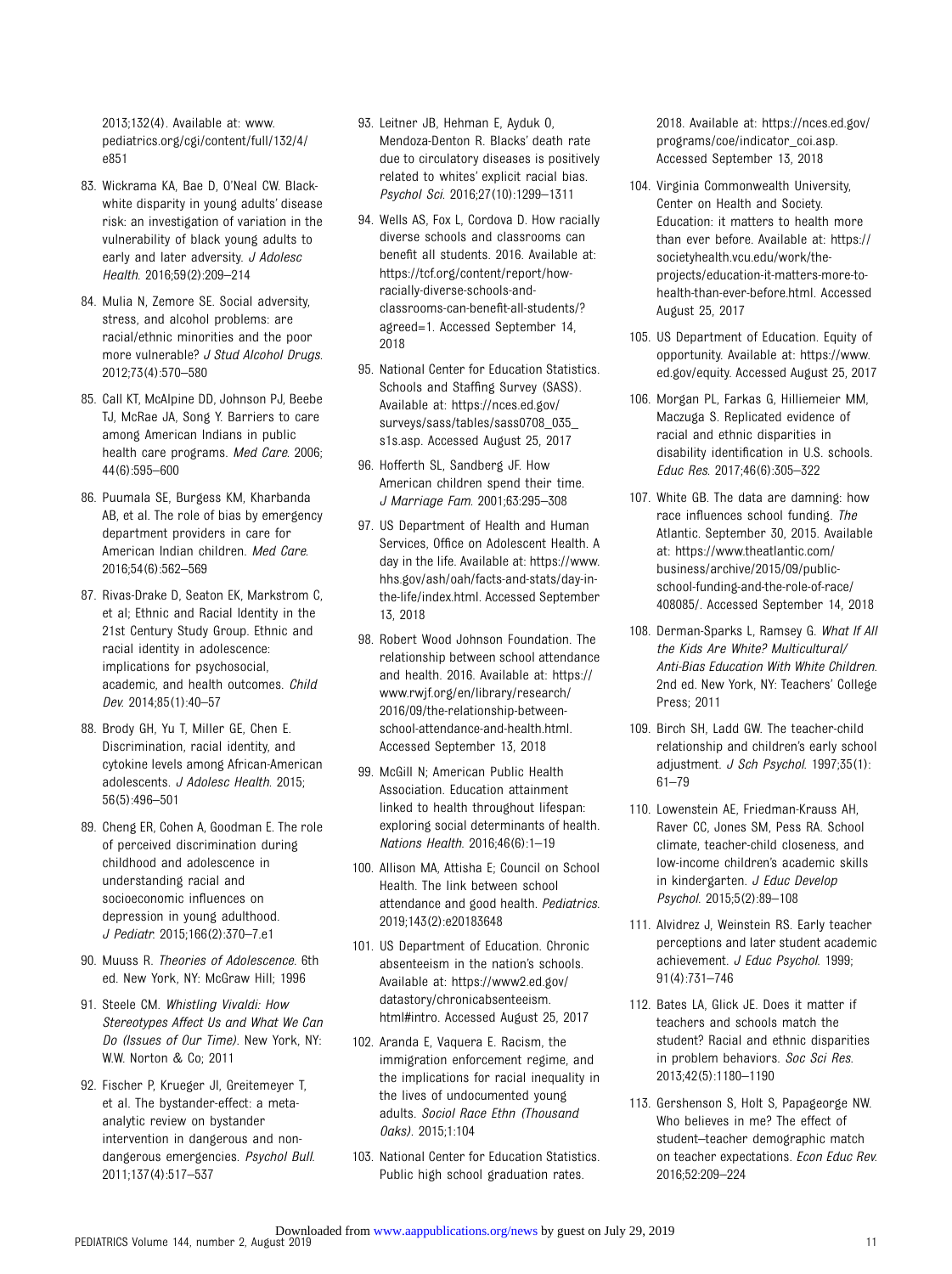- <span id="page-11-0"></span>114. Cherng H. If they think I can: teacher bias and youth of color expectations and achievement. Soc Sci Res. 2017;66: 170–186
- 115. Gershenson S, Hart CMD, Lindsay CA, Papageorge NW. IZA DP No. 10630: the long run impacts of same-race teachers. Available at: http://ftp.iza.org/ dp10630.pdf. Accessed June 16, 2019
- 116. National Center for Education Statistics. Fast facts: back to school statistics. 2018. Available at: https://nces.ed.gov/ fastfacts/display.asp?id=372. Accessed March 12, 2019
- 117. Byrd CM. Student Perceptions of Racial Climate in Secondary Education: Effects of Climate's Multiple Dimensions on Academic Achievement and Motivation. Ann Arbor, MI: University of Michigan, Horace H. Rackham School of Graduate Studies; 2012
- 118. Mattison E, Aber MS. Closing the achievement gap: the association of racial climate with achievement and behavioral outcomes. Am J Community Psychol. 2007;40(1–2):1–12
- 119. US Government Accountability Office (GAO). K-12 education: discipline disparities for black students, boys, and students with disabilities (GAO-18- 258). 2018. Available at: https://www. gao.gov/products/GAO-18-258. Accessed March 12, 2019
- 120. US Department of Education, Office on Civil Rights. 2013-2014 civil rights data: a first look. 2016. Available at: https:// www2.ed.gov/about/offices/list/ocr/ docs/2013-14-first-look.pdf. Accessed March 12, 2019
- 121. Wong CA, Eccles JS, Sameroff A. The influence of ethnic discrimination and ethnic identification on African American adolescents' school and socioemotional adjustment. J Pers. 2003;71(6):1197–1232
- 122. Caughy MO, O'Campo PJ, Randolph SM, Nickerson K. The influence of racial socialization practices on the cognitive and behavioral competence of African American preschoolers. Child Dev. 2002; 73(5):1611–1625
- 123. Anderson AT, Jackson A, Jones L, Kennedy DP, Wells K, Chung PJ. Minority parents' perspectives on racial socialization and school readiness in

the early childhood period. Acad Pediatr. 2015;15(4):405–411

- 124. Waseem M, Paul A, Schwartz G, et al. Role of pediatric emergency physicians in identifying bullying. J Emerg Med. 2017;52(2):246–252
- 125. Juvonen J, Graham S, Schuster MA. Bullying among young adolescents: the strong, the weak, and the troubled. Pediatrics. 2003;112(6, pt 1):1231–1237
- 126. Committee on Injury, Violence, and Poison Prevention. Policy statement–Role of the pediatrician in youth violence prevention. Pediatrics. 2009;124(1):393–402
- 127. Committee on Hospital Care and Institute For Patient- and Family-Centered Care. Patient- and familycentered care and the pediatrician's role. Pediatrics. 2012;129(2):394–404
- 128. Lang KR, Dupree CY, Kon AA, Dudzinski DM. Calling out implicit racial bias as a harm in pediatric care. Camb Q Healthc Ethics. 2016;25(3):540–552
- 129. Society for Adolescent Health and Medicine. International youth justice systems: promoting youth development and alternative approaches: a position paper of the society for adolescent health and medicine. J Adolesc Health. 2016;59(4):482–486
- 130. Barnert ES, Dudovitz R, Nelson BB, et al. How does incarcerating young people affect their adult health outcomes? Pediatrics. 2017;139(2):e20162624
- 131. Richardson S, Williams T. Why is cultural safety essential in health care? Med Law. 2007;26(4):699–707
- 132. Gibbons FX, Roberts ME, Gerrard M, et al. The impact of stress on the life history strategies of African American adolescents: cognitions, genetic moderation, and the role of discrimination. Dev Psychol. 2012;48(3): 722–739
- 133. Landrine H, Klonoff EA. The schedule of racist events: a measure of racial discrimination and a study of its negative physical and mental health consequences. J Black Psychol. 1996; 22(2):144–168
- 134. Pachter LM, Szalacha LA, Bernstein BA, Coll CG. Perceptions of Racism in Children and Youth (PRaCY): properties of a self-report instrument for research

on children's health and development. Ethn Health. 2010;15(1):33–46

- 135. American Academy of Pediatrics. Engaging patients and families: providing culturally effective care toolkit. Available at: https://www.aap. org/en-us/professional-resources/ practice-transformation/managingpatients/Pages/effective-care.aspx. Accessed March 12, 2019
- 136. National Resource Center for Patient/ Family-Centered Medical Home. What is medical home? Available at: https:// medicalhomeinfo.aap.org/overview/ Pages/Whatisthemedicalhome.aspx. Accessed March 12, 2019
- 137. Ward JV. Raising resisters: the role of truth telling in the psycho-logical development of African American girls. In: Weis L, Fine M, eds. Construction Sites: Excavating Race, Class and Gender Among Urban Youth. New York, NY: Teachers College Press; 2000:64
- 138. Ward JV. The Skin We're in: Teaching Our Teens to be Emotional Strong, Socially Smart, and Spiritually Connected. New York, NY: Free Press; 2002
- 139. Barksdale CL, Rodick WH III, Hopson R, Kenyon J, Green K, Jacobs CG. Literature review of the national CLAS standards: policy and practical implications in reducing health disparities. *J Racial* Ethn Health Disparities. 2017;4(4): 632–647
- 140. US Department of Health and Human Services. National CLAS standards. Available at: https://www. thinkculturalhealth.hhs.gov/clas. Accessed August 29, 2017
- 141. Brown P, Tierney C. Media role in violence and the dynamics of bullying. Pediatr Rev. 2011;32(10):453–454
- 142. Slopen N, Shonkoff JP, Albert MA, et al. Racial disparities in child adversity in the U.S.: interactions with family immigration history and income. Am J Prev Med. 2016;50(1):47–56
- 143. Sampson RJ, Wilson WJ. Toward a theory of race, crime, and urban inequality. In: Hagan J, Peterson RD, eds. Crime and Inequality. Stanford, CA: Stanford University Press; 1995:56
- 144. Marsac ML, Kassam-Adams N, Hildenbrand AK, et al. Implementing a trauma-informed approach in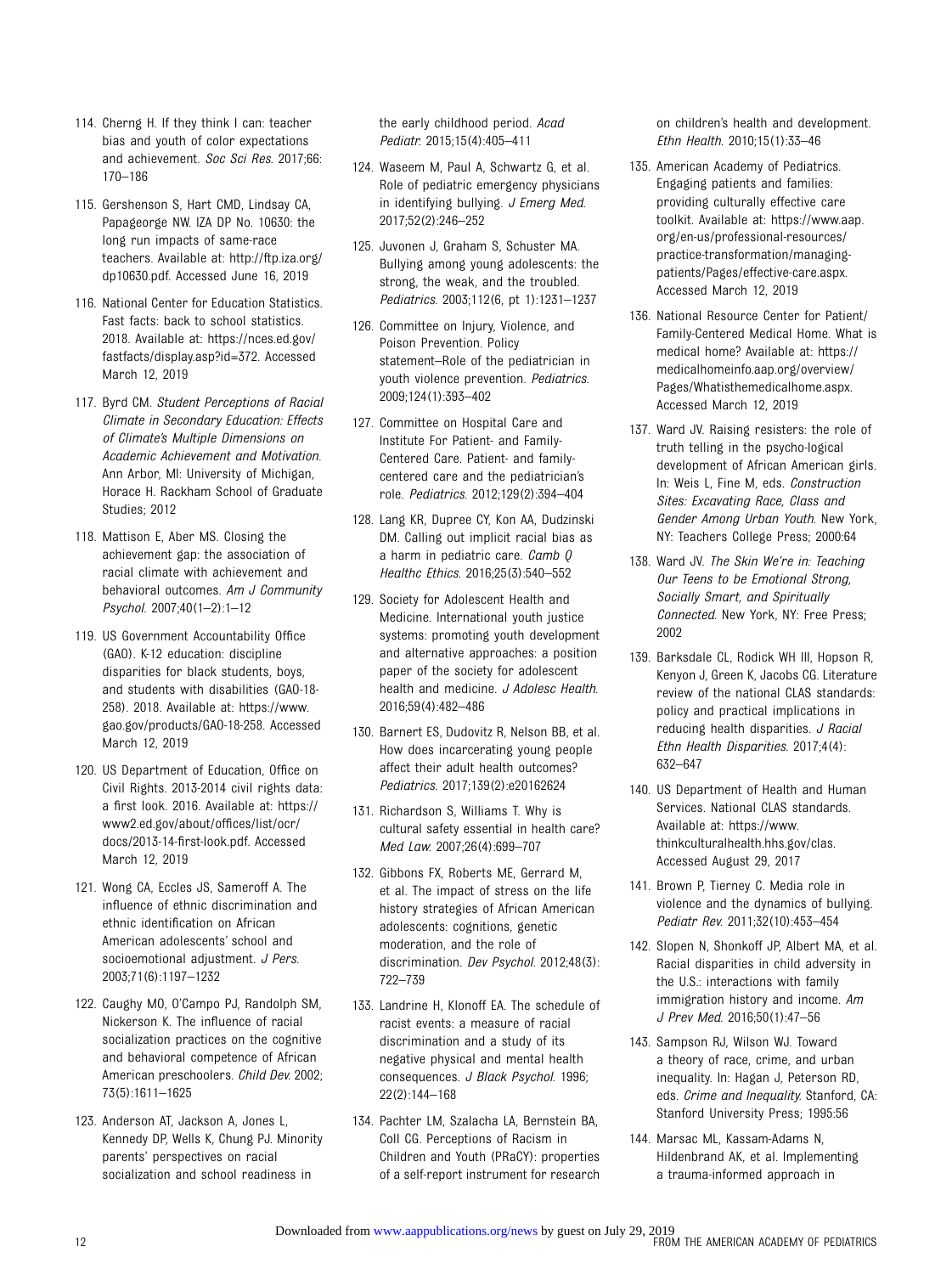<span id="page-12-0"></span>pediatric health care networks. JAMA Pediatr. 2016;170(1):70–77

- 145. Ginsburg KR, Kinsman SB. Reaching Teens: Strength-Based Communication Strategies to Build Resilience and Support Healthy Adolescent Development. Elk Grove, IL: American Academy of Pediatrics; 2014
- 146. Gaskin A; American Psychological Association. Racial socialization: ways parents can teach their children about race. 2015. Available at: www.apa.org/ pi/families/resources/newsletter/2015/ 08/racial-socialization.aspx. Accessed March 12, 2019
- 147. High PC, Klass P; Council on Early Childhood. Literacy promotion: an essential component of primary care pediatric practice. Pediatrics. 2014; 134(2):404–409
- 148. Sectish TC, Zalneraitis EL, Carraccio C, Behrman RE. The state of pediatrics residency training: a period of transformation of graduate medical education. Pediatrics. 2004;114(3): 832–841
- 149. Carraccio C, Burke AE. Beyond competencies and milestones: adding meaning through context. J Grad Med Educ. 2010;2(3):419–422
- 150. Cross T, Bazron B, Dennis K, Isaacs M, eds. Towards a Culturally Competent System of Care. Washington, DC: CASSP Technical Assistance Center, Center for Child Health and Mental Health Policy, Georgetown University Child Development Center; 1989
- 151. Tervalon M, Murray-García J. Cultural humility versus cultural competence: a critical distinction in defining physician training outcomes in multicultural education. J Health Care Poor Underserved. 1998;9(2):117–125
- 152. Saha S, Beach MC, Cooper LA. Patient centeredness, cultural competence and healthcare quality. J Natl Med Assoc. 2008;100(11):1275–1285
- 153. Saha S, Korthuis PT, Cohn JA, Sharp VL, Moore RD, Beach MC. Primary care provider cultural competence and racial disparities in HIV care and outcomes. J Gen Intern Med. 2013;28(5): 622–629
- 154. Ho MJ, Yao G, Lee KL, Hwang TJ, Beach MC. Long-term effectiveness of patientcentered training in cultural

competence: what is retained? What is lost? Acad Med. 2010;85(4):660–664

- 155. Paez KA, Allen JK, Beach MC, Carson KA, Cooper LA. Physician cultural competence and patient ratings of the patient-physician relationship. J Gen Intern Med. 2009;24(4):495–498
- 156. Maguire MS, Kottenhahn R, Consiglio-Ward L, Smalls A, Dressler R. Using a poverty simulation in graduate medical education as a mechanism to introduce social determinants of health and cultural competency. J Grad Med Educ. 2017;9(3):386–387
- 157. Barkin S, Balkrishnan R, Manuel J, Hall MA. Effect of language immersion on communication with Latino patients. N C Med J. 2003;64(6):258–262
- 158. Federal Interagency Forum on Child and Family Statistics. America's children in brief: key national indicators of wellbeing, 2018. Available at: https://www. childstats.gov/americaschildren/demo. asp. Accessed August 25, 2017
- 159. Katkin JP, Kressly SJ, Edwards AR, et al; Task Force on Pediatric Practice Change. Guiding principles for teambased pediatric care. Pediatrics. 2017; 140(2):e20171489
- 160. Hall WJ, Chapman MV, Lee KM, et al. Implicit racial/ethnic bias among health care professionals and its influence on health care outcomes: a systematic review. Am J Public Health. 2015; 105(12):e60–e76
- 161. Committee on Pediatric Workforce. Enhancing pediatric workforce diversity and providing culturally effective pediatric care: implications for practice, education, and policy making. Pediatrics. 2013;132(4). Reaffirmed October 2015. Available at: www. pediatrics.org/cgi/content/full/132/4/ e1105
- 162. The Joint Commission. Implicit bias in healthcare. 2016. Available at: https:// www.jointcommission.org/assets/1/23/ Quick\_Safety\_Issue\_23\_Apr\_2016.pdf. Accessed March 12, 2019
- 163. Jee-Lyn Garcia J, Sharif MZ. Black lives matter: a commentary on racism and public health. Am J Public Health. 2015; 105(8):e27–e30
- 164. American Public Health Association. Racism and health. Available at: https:// www.apha.org/topics-and-issues/

health-equity/racism-and-health. Accessed December 19, 2017

- 165. Devore CD, Wheeler LS; Council on School Health; American Academy of Pediatrics. Role of the school physician. Pediatrics. 2013;131(1):178–182
- 166. Council on School Health. The role of the school nurse in providing school health services. J Sch Nurs. 2008;24(5): 269–274
- 167. van den Bergh L, Denessen E, Hornstra L, Voeten M, Holland RW. The implicit prejudiced attitudes of teachers: relations to teacher expectations and the ethnic achievement gap. Am Educ Res J. 2010;47(2):527
- 168. Mendelson T, Tandon SD, O'Brennan L, Leaf PJ, Ialongo NS. Brief report: moving prevention into schools: the impact of a trauma-informed schoolbased intervention. J Adolesc. 2015;43: 142–147
- 169. Gilliam WS, Maupin AN, Reyes CR. Early childhood mental health consultation: results of a statewide randomcontrolled evaluation. J Am Acad Child Adolesc Psychiatry. 2016;55(9):754–761
- 170. Southern Poverty Law Center. Perspectives for a diverse America. Available at: www.tolerance.org/sites/ default/files/general/Perspectives% 20for%20a%20Diverse%20America% 20User%20Experience.pdf. Accessed August 26, 2017
- 171. Gershenson S, Dee TS; Brookings Institute. The insidiousness of unconscious bias. 2017. Available at: https://www.brookings.edu/blog/ brown-center-chalkboard/2017/03/20/ the-insidiousness-of-unconscious-biasin-schools/. Accessed March 12, 2019
- 172. Kirwan Institute, Ohio State University. Interventions to address racialized discipline disparities and school "push out." Available at: http://kirwaninstitute. osu.edu/wp-content/uploads/2014/05/ ki-interventions.pdf. Accessed November 24, 2017
- 173. Southern Poverty Law Center. Teaching tolerance. Available at: https://www. splcenter.org/teaching-tolerance. Accessed August 26, 2017
- 174. National Child Traumatic Stress Network. Addressing race and trauma in the classroom: a resource for educators. 2017. Available at: https://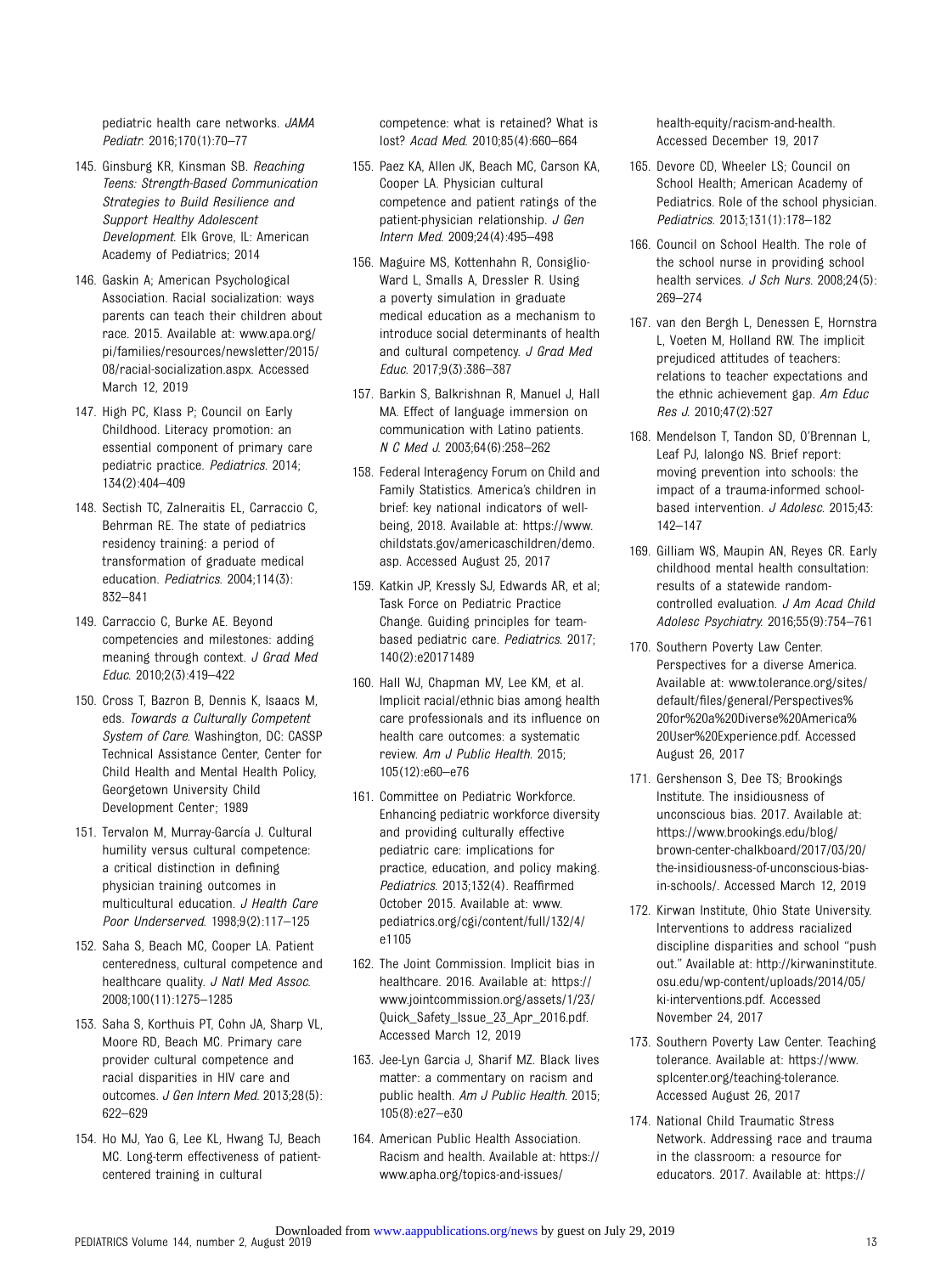<span id="page-13-0"></span>www.nctsn.org/resources/addressingrace-and-trauma-classroom-resourceeducators. Accessed March 12, 2019

- 175. Boyd RW, Ellison AM, Horn IB. Police, equity, and child health. Pediatrics. 2016;137(3):e20152711
- 176. The Pew Charitable Trusts/Research & Analysis. Re-examining juvenile incarceration: high cost, poor outcomes spark shift to alternatives. 2015. Available at: https://www.pewtrusts. org/en/research-and-analysis/issue-

briefs/2015/04/reexamining-juvenileincarceration. Accessed March 12, 2019

- 177. Chamberlain P, Reid JB. Comparison of two community alternatives to incarceration for chronic juvenile offenders. J Consult Clin Psychol. 1998; 66(4):624–633
- 178. Bostic JQ, Thurau L, Potter M, Drury SS. Policing the teen brain. J Am Acad Child Adolesc Psychiatry. 2014;53(2): 127–129
- 179. Mitchell B, Franco J. HOLC "Redlining" Maps: The Persistent Structure of Segregation and Economic Inequality. Washington, DC: National Community Reinvestment Coalition; 2018. Available at: https://ncrc.org/holc/. Accessed April 5, 2019
- 180. Heard-Garris N, Williams DR, Davis M. Structuring research to address discrimination as a factor in child and adolescent health. JAMA Pediatr. 2018; 172(10):910–912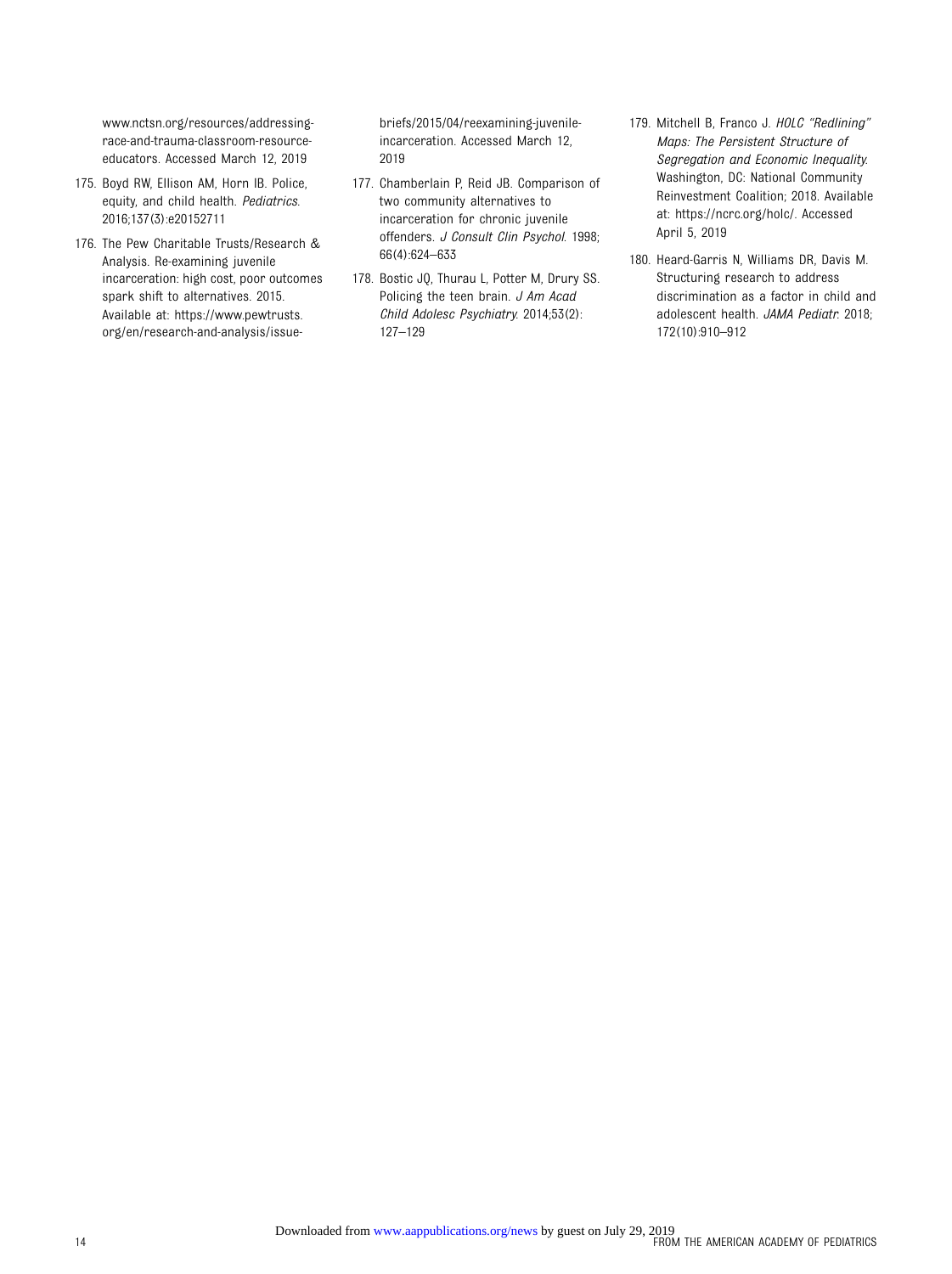### **The Impact of Racism on Child and Adolescent Health**

#### ADOLESCENCE HEALTH, COUNCIL ON COMMUNITY PEDIATRICS and COMMITTEE ON Maria Trent, Danielle G. Dooley, Jacqueline Dougé, SECTION ON ADOLESCENT

*Pediatrics* originally published online July 29, 2019;

Г

| <b>Updated Information &amp;</b><br><b>Services</b> | including high resolution figures, can be found at:<br>http://pediatrics.aappublications.org/content/early/2019/07/25/peds.2<br>019-1765                                                                                                                                                                                           |
|-----------------------------------------------------|------------------------------------------------------------------------------------------------------------------------------------------------------------------------------------------------------------------------------------------------------------------------------------------------------------------------------------|
| <b>References</b>                                   | This article cites 112 articles, 25 of which you can access for free at:<br>http://pediatrics.aappublications.org/content/early/2019/07/25/peds.2<br>019-1765#BIBL                                                                                                                                                                 |
| <b>Subspecialty Collections</b>                     | This article, along with others on similar topics, appears in the<br>following collection(s):<br><b>Community Pediatrics</b><br>http://www.aappublications.org/cgi/collection/community_pediatrics<br>sub<br><b>Adolescent Health/Medicine</b><br>http://www.aappublications.org/cgi/collection/adolescent_health:me<br>dicine sub |
| Permissions & Licensing                             | Information about reproducing this article in parts (figures, tables) or<br>in its entirety can be found online at:<br>http://www.aappublications.org/site/misc/Permissions.xhtml                                                                                                                                                  |
| <b>Reprints</b>                                     | Information about ordering reprints can be found online:<br>http://www.aappublications.org/site/misc/reprints.xhtml                                                                                                                                                                                                                |